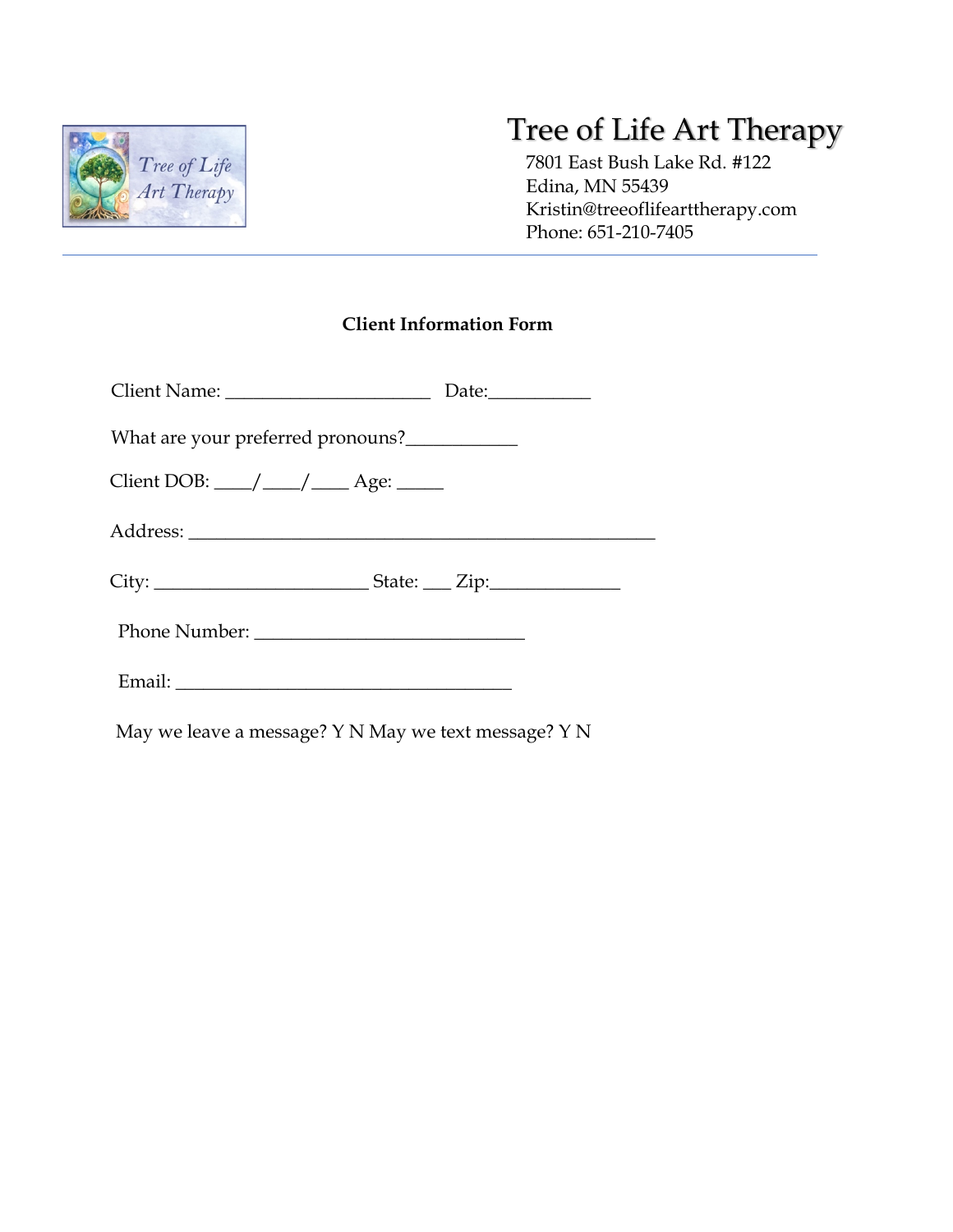### **Intake Questionnaire**

### **Complaint**

What led you to make an appointment with me/what types of things are you hoping to address in therapy?:

How did you learn about Tree of Life Art Therapy? If someone specific referred you, please include their name. If you found me through a specific website, please include the name of the website.:

### **Background**

Have you ever seen a therapist before? If so, when and for what reason?:

Medical Issues/Illnesses/Chronic Conditions:

Allergies:

Do you currently take medication? If so, please list the name of the medication, and who prescribes it.:

Past Medication Conditions and Surgeries:

If you work, what type of work do you do? If you are in school, what are you studying?:

Are you in a significant relationship(s)? If yes, Please describe.:

What is your living situation? (Do you live with other people? Who? What type of residence?):

Do you feel safe in your home/residence?: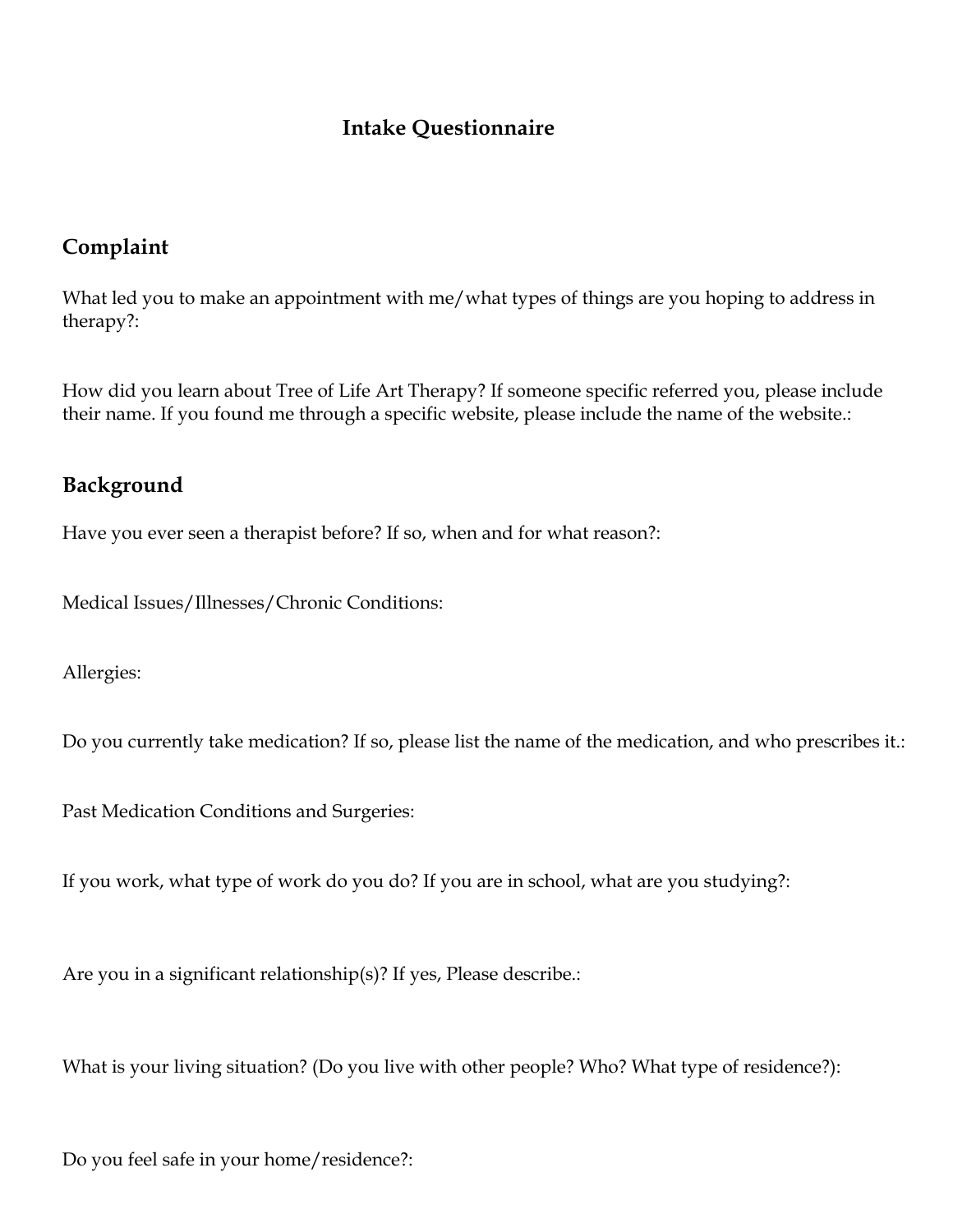Are there any aspects of your identity that you feel is important for me to know about?:

Do you consider yourself religious or spiritual? If yes, please describe.:

Have you ever had significant interaction with the criminal or justice system? If yes, when and for what reason?:

What are some of your favorite interests, TV shows, games or activities that you enjoy?

## **Additional**

Is there anything else you would like me to know before your first appointment?

If you are a parent completing these forms please give your name: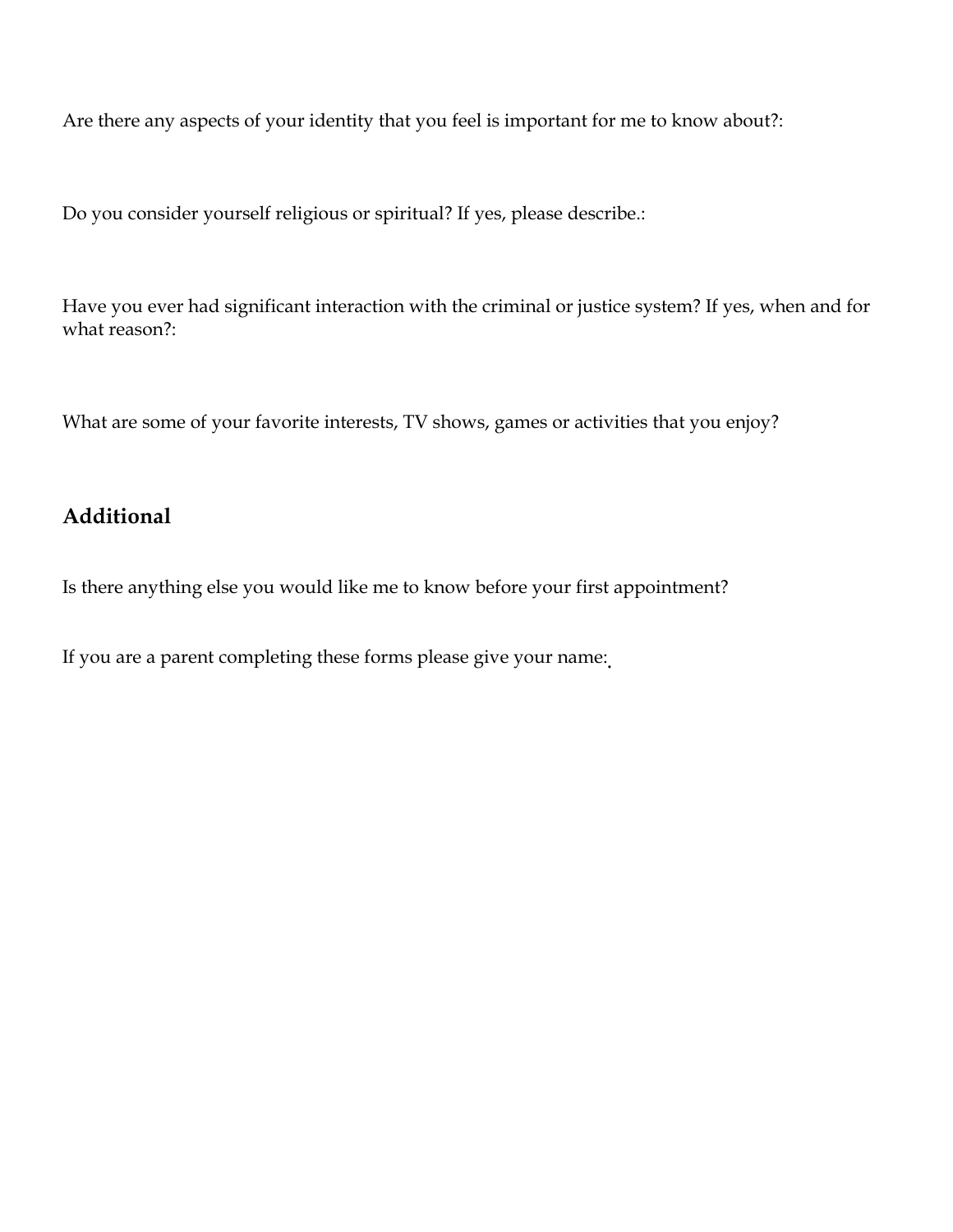#### **Informed Consent**

## **Welcome to Tree of Life Art Therapy**

These forms are meant to provide you with critical information about receiving care at Tree of Life Art Therapy. Please read through them carefully, and be ready to discuss any questions or concerns at your appointment.

### **Services**

Tree of Life Art Therapy is a private practice located in Edina, MN. We provide mental health treatment to adults, minors, individuals, and groups. Tree of Life Art Therapy recognizes the complex relationships that happen in life, and strives to work with individuals, couples, and families to improve communication, process difficulties, work through challenges, and navigate any hurdles that might interfere with goals or functioning.

Tree of Life Art Therapy offers a broad spectrum of mental health services, including but not limited to: individual counseling, groups and workshops. We are committed to helping clients prevent and treat any mental health concerns that impact their lives.

## **Hours of Operation**

Tree of Life Art Therapy is open by appointment only. We will work together to determine your appointment schedule.

## **Scheduling Appointments**

To make an appointment, please call or email. When you call to set up your initial appointment, we will discuss your concerns and determine ifTree of Life Art Therapyis a good fit for you. IfTree of Lifeis unable to serve you, you will be provided with referrals to othertherapiststhat maybe able to better meet the needs of your situation and preferences. After yourinitial visit, you will set up further appointments with you therapist at the end of session, or you may contact your therapist directlyto schedule a convenient appointment time.

## **Cancellation Policy**

If you must cancel or reschedule an appointment, please contact your therapist as soon as possible. If you cancel with fewer than 72 hours notice, you will owe 35% of your session fee. If you cancel with fewer than 24 hours notice, you will owe the full session fee. Progress in therapyis dependent on active participation by both the therapist and the client. Often there are clients waiting for open sessions, and cancellations with limited notice frequentlymean those times go unfilled. If you miss three appointments with no notice, or less than 24 hours notice, Tree of Life Art Therapy may terminate your services, and provide you with referrals to other therapists or communityresources.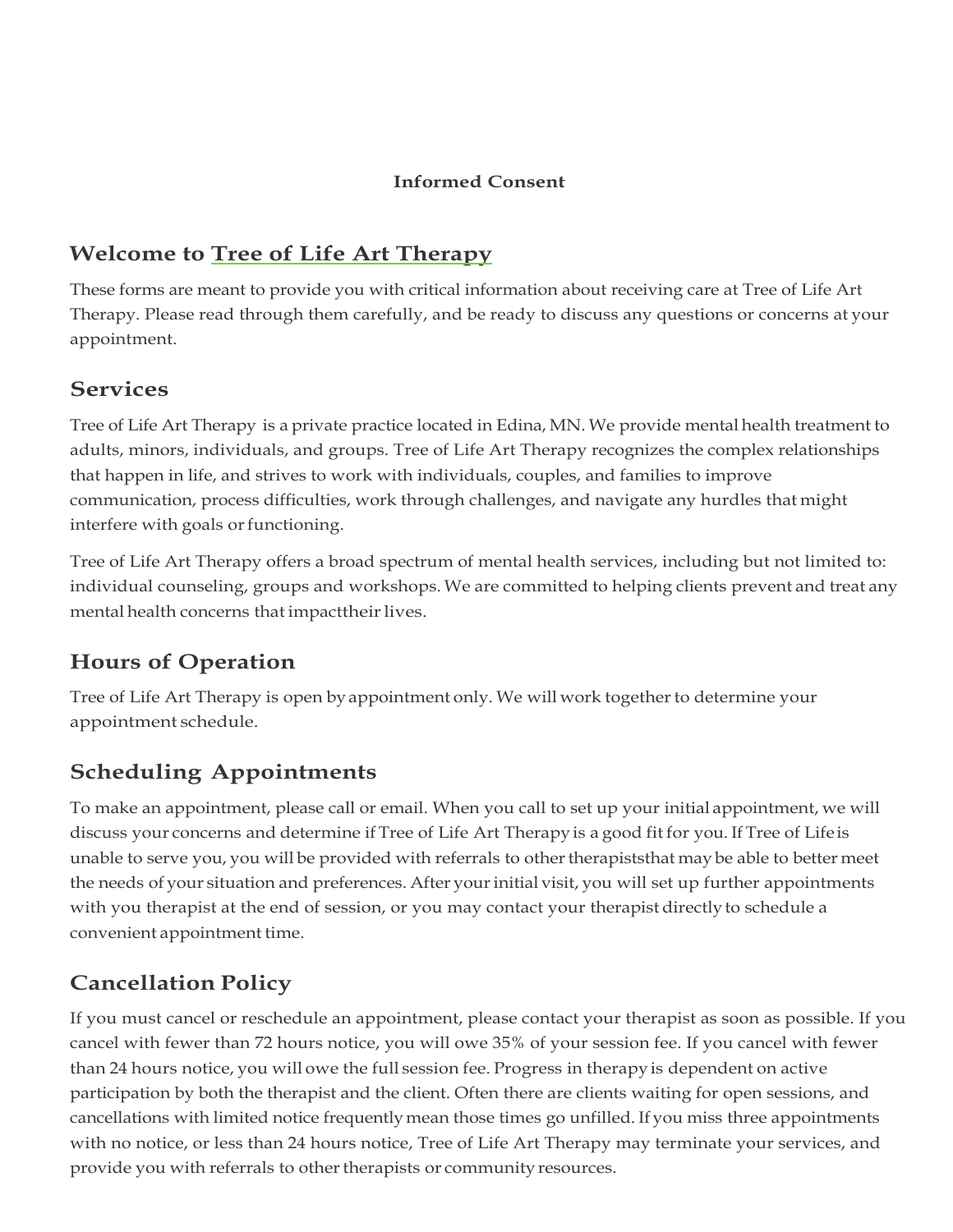## **Emergency Contacts**

Tree of Life Art Therapy is not a crisis resource. If you would like to be seen before your next scheduled appointment, please contact your therapist to discuss scheduling options.

If you are facing a life threatening emergency, please call 911, or go immediately to your nearest emergencyroom. If you are in a crisis situation, you maycontact the crisis response line for your county,or the national and local crisis lines listed below.

CountyCrisis Units: Anoka County – Riverwind (Child & Adult): 763-755-3801 Dakota County – Crisis Response Unit (Child & Adult): 952-891-7171 Hennepin County – Child Crisis (Child): 612-348-2233 Hennepin County - COPE (Adult): 612-596-1223 Ramsey County – Children's Crisis Response (Child): 651-774-7000 Ramsey County – Urgent Care for Adult Mental Health (Adult): 612-266-7900 Washington County – Canvas Health (Child & Adult): 651-777-5222 All Counties: Crisis Text Line: Text MN to 741741 National: National Suicide Prevention Hotline: 1-800-273-8255 National Hope Hotline for Youth Crisis and Suicide: 1-800-784-2433 Trans Lifeline: 1-877-565-8860 LGBTQ Youth Lifeline (Trevor Project): 1-866-488-7386

## **Risks & Benefits of Treatment**

Therapy is very beneficial for many people, however, there are still risks involved in any type of treatment. At the start of therapy clients may feel fear or anxiety about the counseling process. This type of anxiety or fear will generally resolve as clients form relationships with their therapists, and learn what to expect in their appointments. It is possible in the therapeutic process that things mayget worsebefore they get better. As clients process information with their therapist there might be feelings of discomfort, sadness, fear, anger, etc. The recollection of trauma or hurtful events may occur in therapy, and may cause distress for some clients. Additionally, as clients work toward new goals and make progress in therapy, relationships and areas in the clients' lives may be affected. It is often helpful for clients to discuss these types of feelings and situations with their therapist as they arise.

Therapy can also provide many benefits to clients. As therapy progresses, clients may feel reduced stress, improve communication, coping skills, and relationships, resolve specific problems or issues, gain new self-awareness and perspective, reduce specific symptoms, and increase overall functioning. Your therapist will work with you to develop and implement a plan that will help you achieve your desired outcomes in therapy.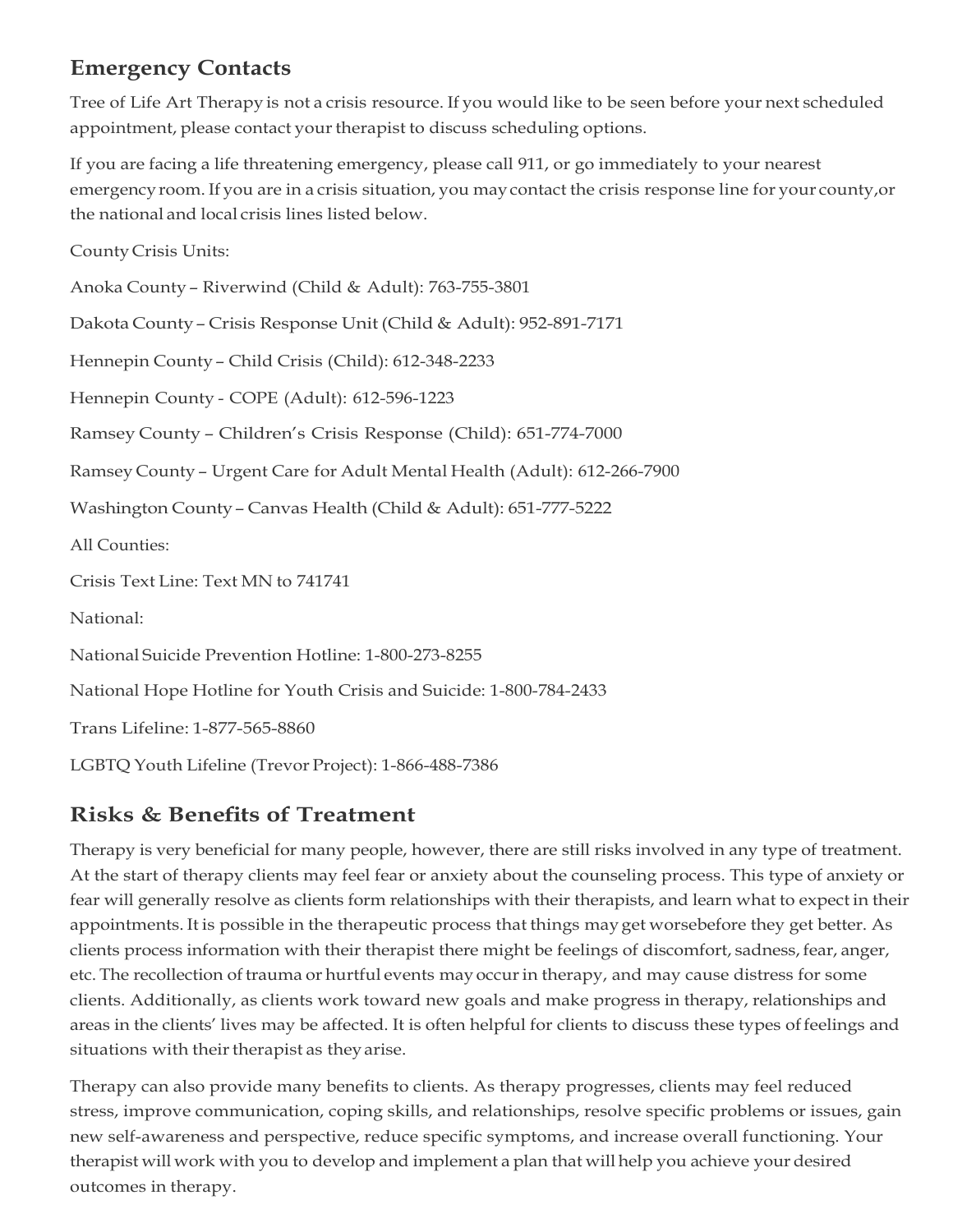Therapyis often a deep an intimate process, and it is important to understand what you can expectfrom your therapist, as well as the limits on your relationship with her.

Minnesota law and ethics standards for all mental health professionals limits against the formation of multiple or dual relationships. That means that the individual acting as your therapist cannot interact with you in a capacity outside of the therapist-client relationship. This is important in order to protectyour confidentiality, avoid exploitation or conflicts of interest, and ensure you get the best possible,focused care from your therapist.

You have the right to be free from exploitation for the benefit or advantage of your therapist. Your therapist has a duty to you to act in your best interest, and ensure that you receive appropriate assistance and services. Your therapist will respect your autonomy to make your own decisions in regard to treatment and personal life circumstances. As a result, your therapist cannot offer advice on marital/relationship status. Yourtherapist is also unable to perform forensic evaluations for custodyor visitation actions. If you need such services, your therapist can provide you with referrals to other trained professionals that may assist you.

If you see your therapist in public/outside of the office, she will not approach or acknowledge you (wave, say hello, etc.). This is to protect your privacy.

If you desire or need services outside of the scope of your therapist or this practice, your therapist will assist you in getting the appropriate referrals. If at any time you or your therapist terminate treatment before services are complete, you will be provided with at least three referrals to other providers.

## **Appointments & Treatment Length**

Your therapist will discuss appointment length with you during your first session. Standard appointment times vary by the type of therapy being offered. Common appointment lengths are:

First appointment/intake: 50 minutes

Individual therapy: 50 minutes

Relationship and family therapy: 50 minutes

EMDR therapy: 50 minutes

Longer or shorter sessions may be available upon request in circumstances where it is appropriate for treatment goals and/or limitations.

Many clients are seen weekly or biweekly at the beginning of treatment, and move to less frequent visitsas therapy progresses. Your individual therapy plan, preferences, and progress will dictate the frequency of your appointments. The overall length of treatment will be will be based on your unique situation and preferences.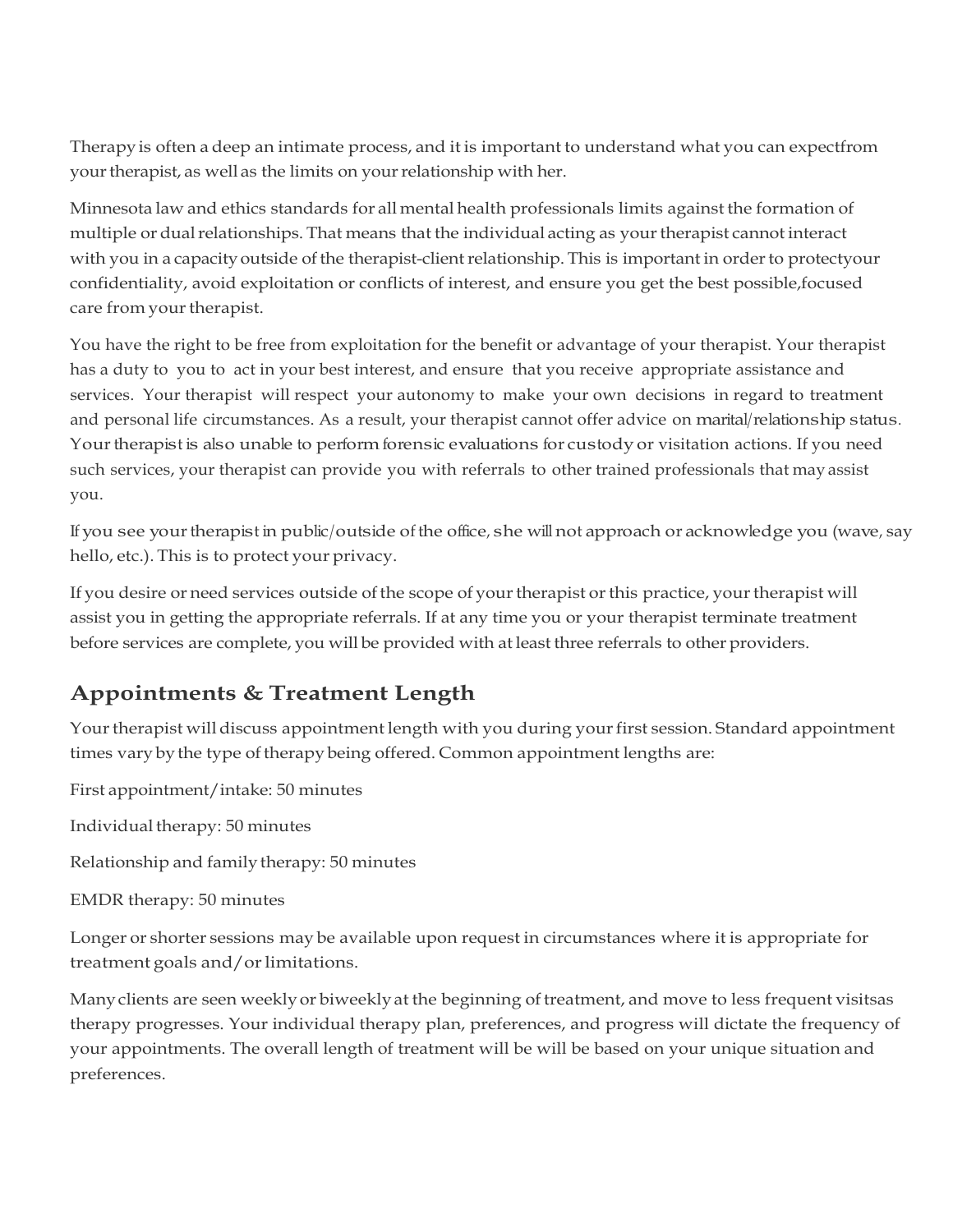## **Fees & Billing**

The cost of your service will depend on the type of treatment you receive. See the Services & Fees form specific rates.

Please note that rates may change during your period of service. You will be notified of any rate changes before they are implemented. Rate changes typically happen at the start of a new year, but may be initiated at anytime. Tree of Life Art Therapy is not in-network for any insurance carriers. If you would like to utilize your insurance coverage to pay for therapy you may contact your insurer to find out which providers are in- network for your plan. Some plans allow for covered individuals to submit paid bills for direct reimbursement. If you need a statement or receipt of payment to submit to your insurance company for reimbursement, please ask your therapist. Most HSA/FSA accounts allow you to pay for therapy services with Tree of Life Art Therapy, however, please check with your account/benefits administrator. Tree of Life Art Therapy will not have anydirect contact or communication with your insurance provider.

Payment is due at the time of service. In the event your bill remains unpaid, Tree of Life Art Therapy may utilize the services of an outside collection agency, and charge a standard late fee of \$20 per 30 day period. The 30 day period begins at the day/time of the service or missed appointment. If you accrue a significant balance on your account, services may be paused or terminated until your balance is reduced, or a payment plan is established. If you are experiencing financial hardship that impacts your abilityto pay for therapy services, please speak with your therapist as soon as possible.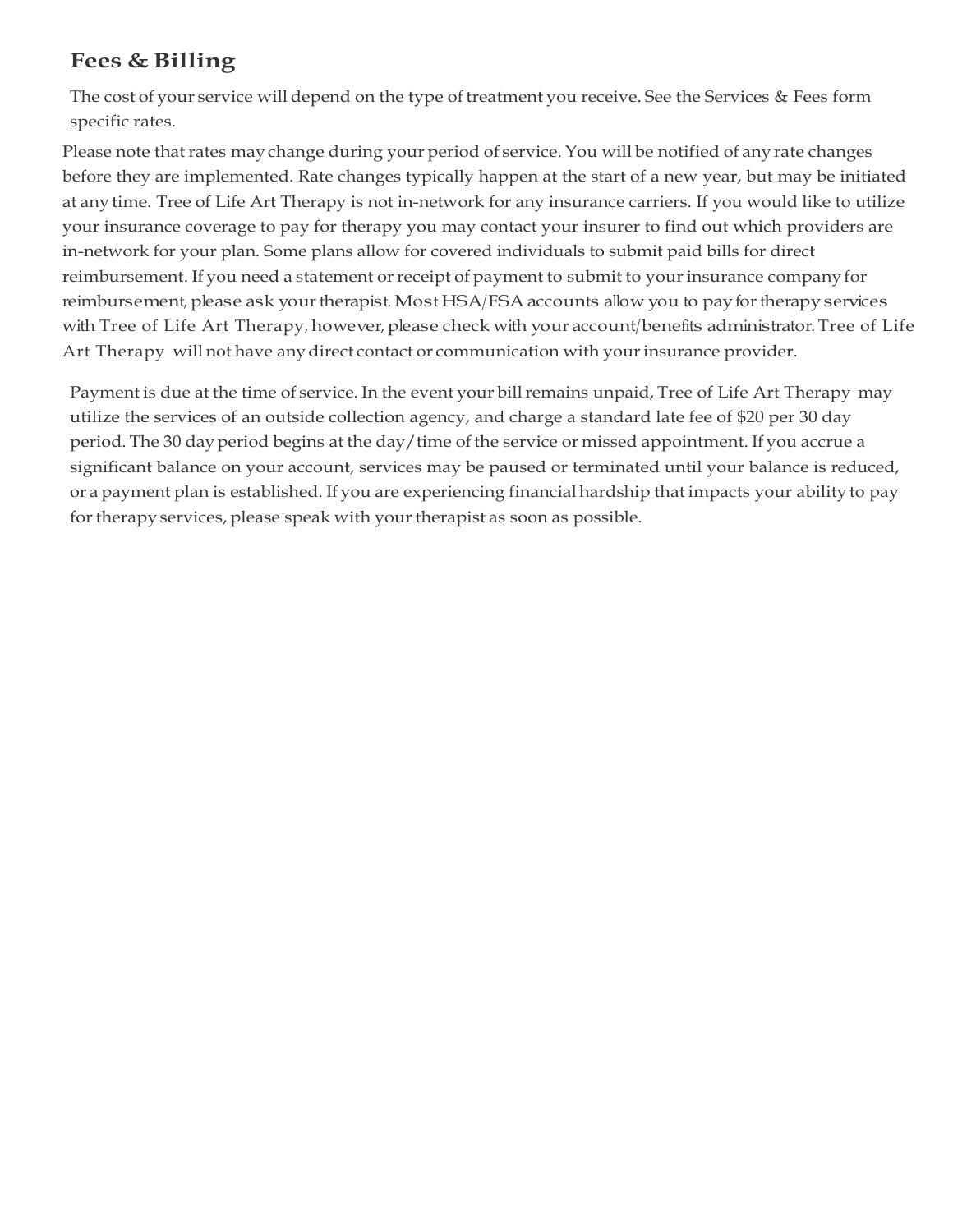## **Termination or Transfer of Services**

When it becomes apparent that a client has made significant progress in therapy and met their treatment goals, the client and therapist will work together to determine when services will end. A clienthas the right to end services at any time, although Tree of Life Art Therapy suggests that clients first discuss it with their therapist to ensure any further needs can be addressed, or referrals can be provided.

Tree of Life Art Therapy may terminate services if a client misses more than three sessions without 24 hour notice, or if the client needs services outside of the scope Tree of Life Art Therapy can offer. In any case, referrals will be provided for other therapists or community resources.

Passive termination. If you are not in contact, or do not request an appointment for a period of two months or more, your case will be moved to "archived" status. This means that you are no longer an active client. You may be in touch at any point to request an appointment or restart services, even after being "archived." It is important to understand that if your therapist's case load is full, or she does not have open appointments at the time of your request, she may not be able to resume services with youin a timelymanner. In that situation, you mayrequest to be added to her wait list, or she can provide youwith referrals to other providers. If it has been more than 12 months since your last appointment and you request to restart services, you will be scheduled for an Intake session, which will be charged at the Intake rate.

## **Complaints**

If at any time you have a complaint, concern, or suggestion regarding your services at Tree of Life Art Therapy, please discuss it with your therapist to see if it can be satisfactorily resolved. Additionally, if you have a serious complaint that cannot be resolved with your therapist, you may contactthe Minnesota Board ofMarriage and FamilyTherapyat anytime.

Minnesota Board of Marriage and FamilyTherapy

2829 University Avenue SE, Suite 400, Minneapolis, MN 55414

Phone: 612-617-2220 Fax: 612-617-2221

Hearing/Speech Relay: (800) 627-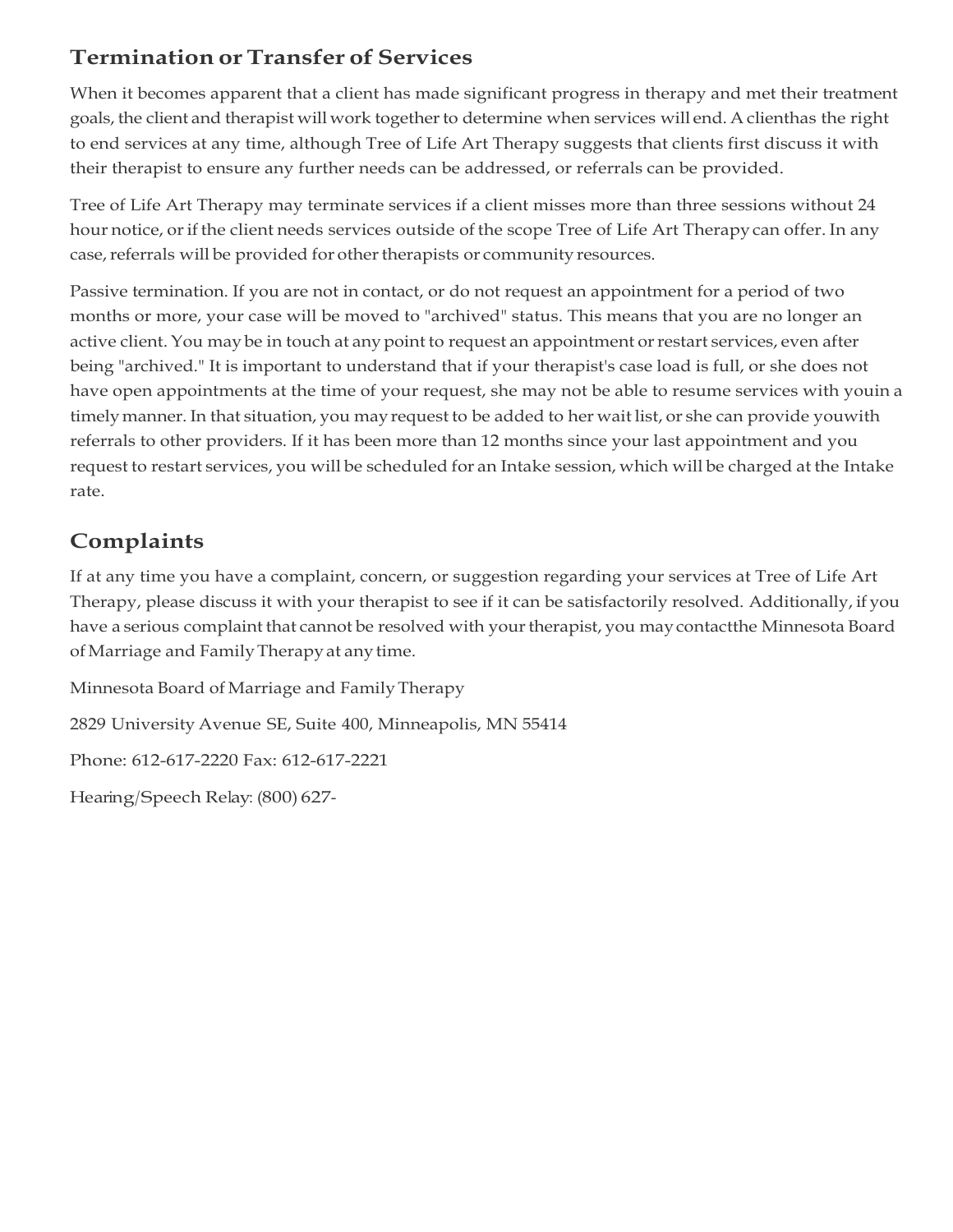## **Minors**

According to Minnesota law, a minor is anyone under 18 years old. Minors must have parental consentto receive mental health services in Minnesota. There are a few cases where parental consent is not required: if the minors have born a child, are married, or are living independently and are financially responsible themselves. Parental consent is also not required for minors to receive treatment for alcohol or drug abuse.

A minor's records are available to a parent, unless it is determined (by a court of law or the therapist) that the records should be withheld for the best interest of the child. Although minors' records are open to parents, it is important for the therapeutic process that children also be afforded some amount of confidentiality. A child's therapist will talk to the parent and child at the start of services about how confidentiality affects the therapeutic process, and what types of information the therapist will always share with parents if revealed. Please talk with your child's therapist if you have questions or concerns regarding your child's therapy or progress. If you would like to request your child's record, please contact your child's therapist.

If the harm, abuse, exploitation, or neglect of a child is revealed in therapy, or there is reasonable evidence to suspect maltreatment, all therapists are required to act as mandated reporters and contactchild protective services.

## **Diversity**

Tree of Life Art Therapy appreciates the diversity of our clients, and understands the different ways diversity can impact the human experience. We do not discriminate based on age, sex, gender, gender expression, weight, body type, sexuality, race, ethnicity, religion, relationship status, heath status, or any other identifier or demographic. These things make up pieces of who you are, and who you are is welcome Tree of Life Art Therapy.

## **Patient Bill of Rights**

You have the right to: (1) Expect that a therapist has met the minimal qualifications of education, training, and experience required by state law; (2) Examine public records maintained by the Board of Marriage and Family Therapy that contain the credentials of a therapist; (3) Report complaints to the Board of Marriage and Family Therapy; (4) Be informed of the cost of professional services before receiving the services; (5) Privacy as defined and limited by rule and law; (6) Be free from being the object of unlawful discrimination while receiving services; (7) Have access to your records as provided inMinnesota Statutes, sections 144.291 to144.298, except as otherwise provided by law or prior written agreement; and (8) Be free from exploitation for the benefit or advantage of a therapist.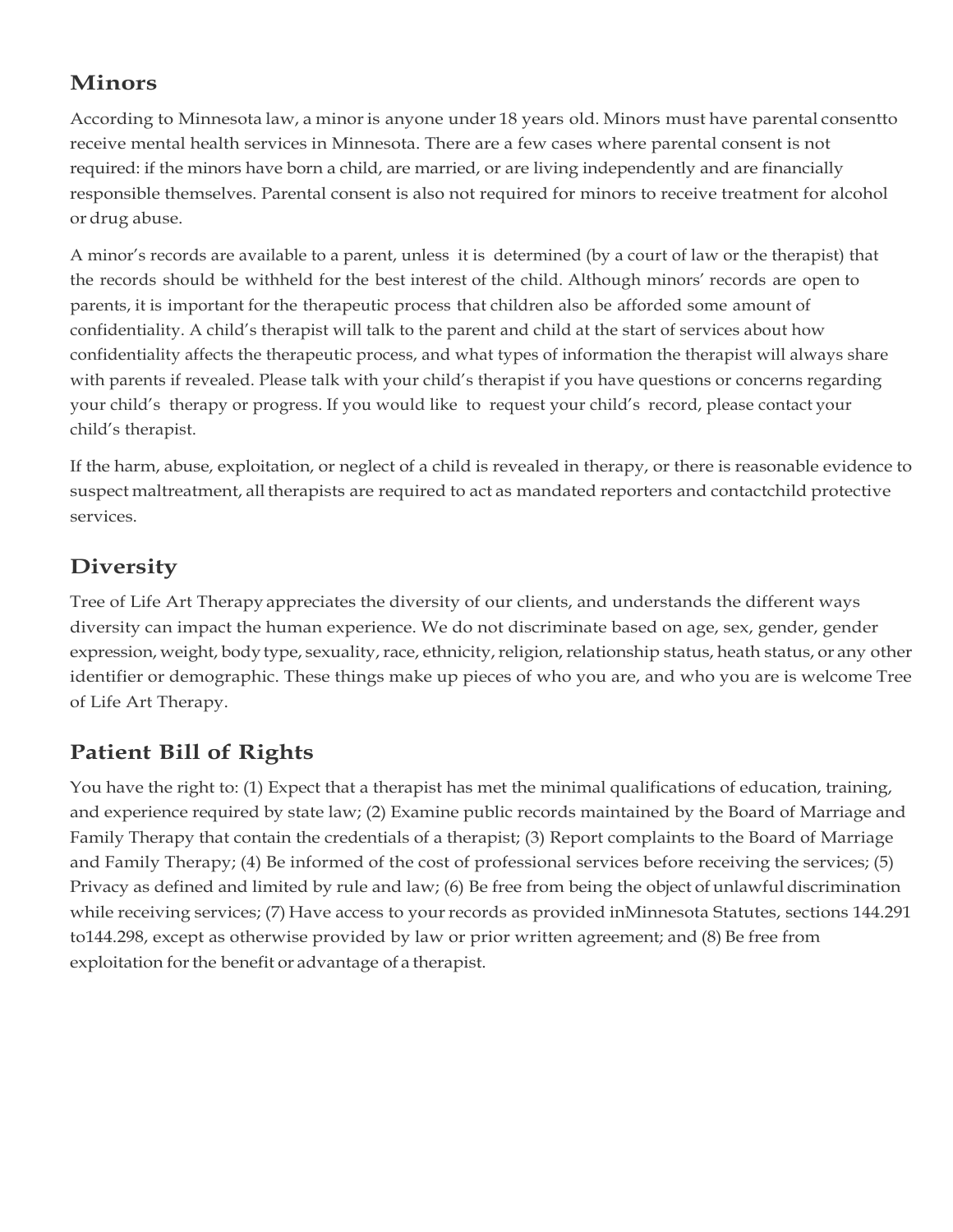#### **1. Services & Fees**

### **Services & Fees**

As of January 1, 2020: Individual, relationship, family\*, EMDR, Art Therapy sessions are all billed at the following rates. First appointment/intake (50 minutes): \$190.00 Appointment (50 minutes): \$175.00 Limited notice cancellation (fewer than 72 hours): 35% of session feeLate cancellation/no show (fewer than 24 hours): Full session fee Unpaid bill late fee: \$20.00/per 30 day period \*If you are attending family/relationship therapywith more than four people, there will be an additional \$5.00 fee per person per session.

#### Please note that rates may change during your period of service. You will be notified of any rate changes before they are implemented. Rate changes typically happen at the start of a new year, but may be initiated at anytime.

## **Cancellation Policy**

If you must cancel or reschedule an appointment, please contact your therapist as soon as possible. If you cancel with fewer than 72 hours notice, you will owe 35% of your session fee. If you cancel with fewer than 24 hours notice, you will owe the full session fee. Progress in therapyis dependent on active participation by both the therapist and the client. Often there are clients waiting for open sessions, and cancellations with limited notice frequentlymean those times go unfilled. If you miss three appointments with no notice, or less than 24 hours notice, Tree of Life Art Therapymay terminate your services, and provide you with referrals to other therapists or communityresource.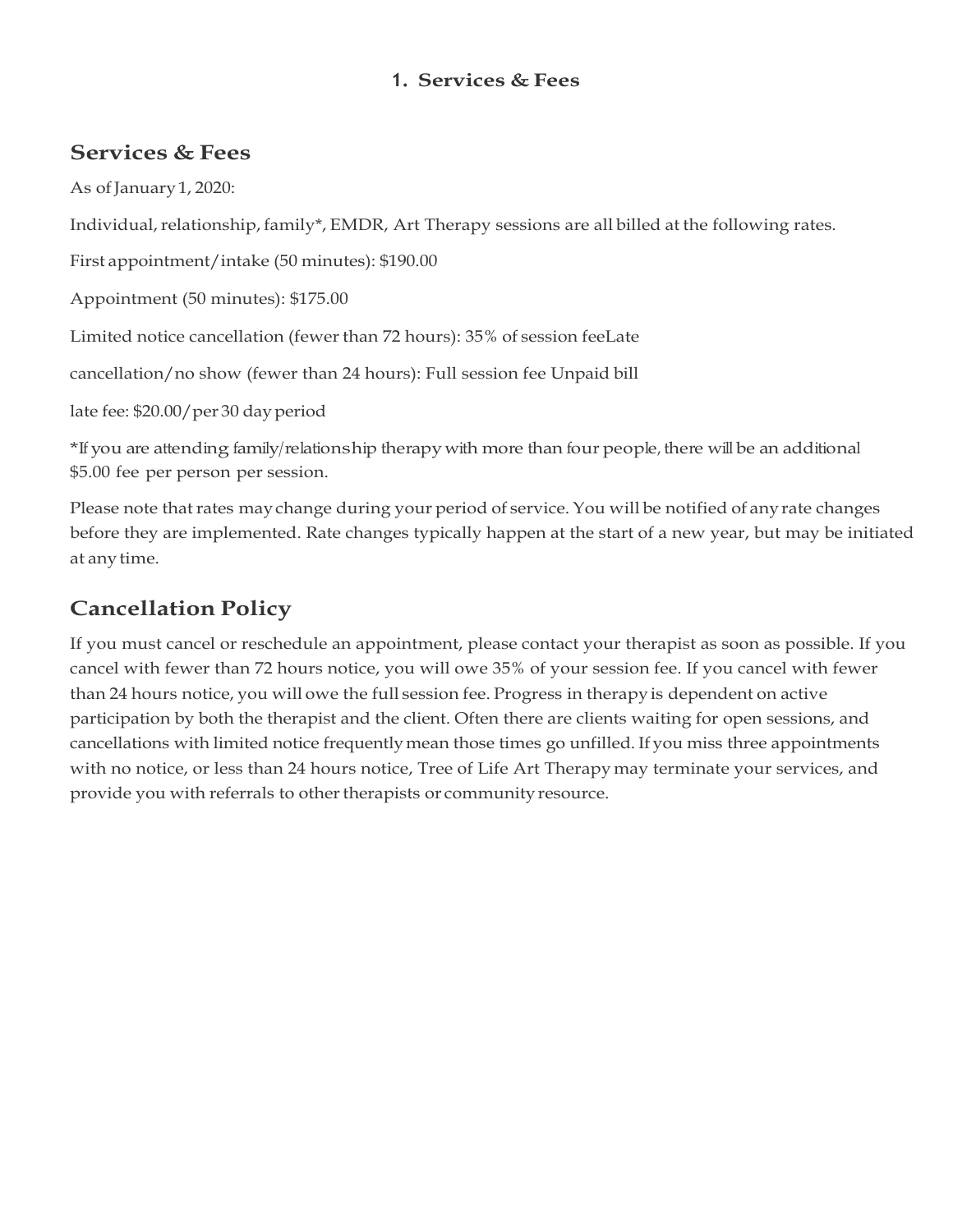# **Self-Disclosure Statement**

The purpose of this document is to provide you information on my background, and my approach to therapy.

## **Education and Professional Credentials**

Kristin Kane, MA, ATR-BC, LMFT (she/her/hers. I am a licensed Marriage and Family Therapist (LMFT) and Board-Certified Registered Art Therapist (ATR-BC) and completed my master's degree in Adlerian Counseling and Psychotherapy with an emphasis in Marriage and Family Therapy and Art Therapy at the American Art Therapy Association (AATA) approved Adler Graduate School in Minnesota in 2013. In addition, I am an adjunct faculty member for Adler Graduate School and am a art therapy supervisor. Through my teaching and supervision, I have a passion for giving back to new art therapists and the art therapy community!

You may contact the Minnesota Board of Marriage and FamilyTherapy to access public records thatverify mylicense to practice.

## **Counseling Approach**

I bring a holistic approach that is collaborative, hopeful and gentle. My goal as an art therapist is to guide you through the process toward greater self-awareness and self-love. I provide a supportive environment for selfexpression to help return you to a sense of wellness and health. I believe that with embracing creativity through art making, you can find relief from emotional pain, gain self-understanding and insight, and heal from trauma. I am a licensed Marriage and Family Therapist (LMFT) and Board-Certified Registered Art Therapist (ATR-BC) and completed my master's degree in Adlerian Counseling and Psychotherapy with an emphasis in Marriage and Family Therapy and Art Therapy at the American Art Therapy Association (AATA) approved Adler Graduate School in Minnesota in 2013. In addition, I am an adjunct faculty member for Adler Graduate School and am the art therapy supervisor at Invigorate Life Counseling. Through my teaching and supervision, I have a passion for giving back to new art therapists and the art therapy community! I am trauma trained in both EMDR and AIR Network Therapy. Combining these approaches with art therapy, I am able to empower you to move through your healing process in a unique and compassionate way. I enjoy working with young adults, couples and families utilizing the art therapy approach.

*"When I work with you as an art therapist, I strive to help you embrace your creativity and unlock your full potential through engaging your spirit through the act of making imagery from the heart and soul."* — Kristin

## **Diversity**

I value the intrinsic diversity that every individual brings to the table. I work with clients to understand their experiences through their own perspective and lens on the world, with compassion, and without judgment. I recognize that issues around diversity present challenges for most people on some level, and appreciate the opportunity to better understand each client through their own unique life story.

### **Code of Ethics**

As a licensed marriage and family therapist in Minnesota, I am bound to the code of ethics outlined in Minnesota Administrative Rule 5300.0350. You may obtain a copy of the code of ethics from the State Register and Public Documents Division, Department of Administration, 117 University Avenue, Saint Paul , MN 55155. Additionally, I subscribe to the code of ethics outlined by the American Association for Marriage and Family Therapy (AAMFT).]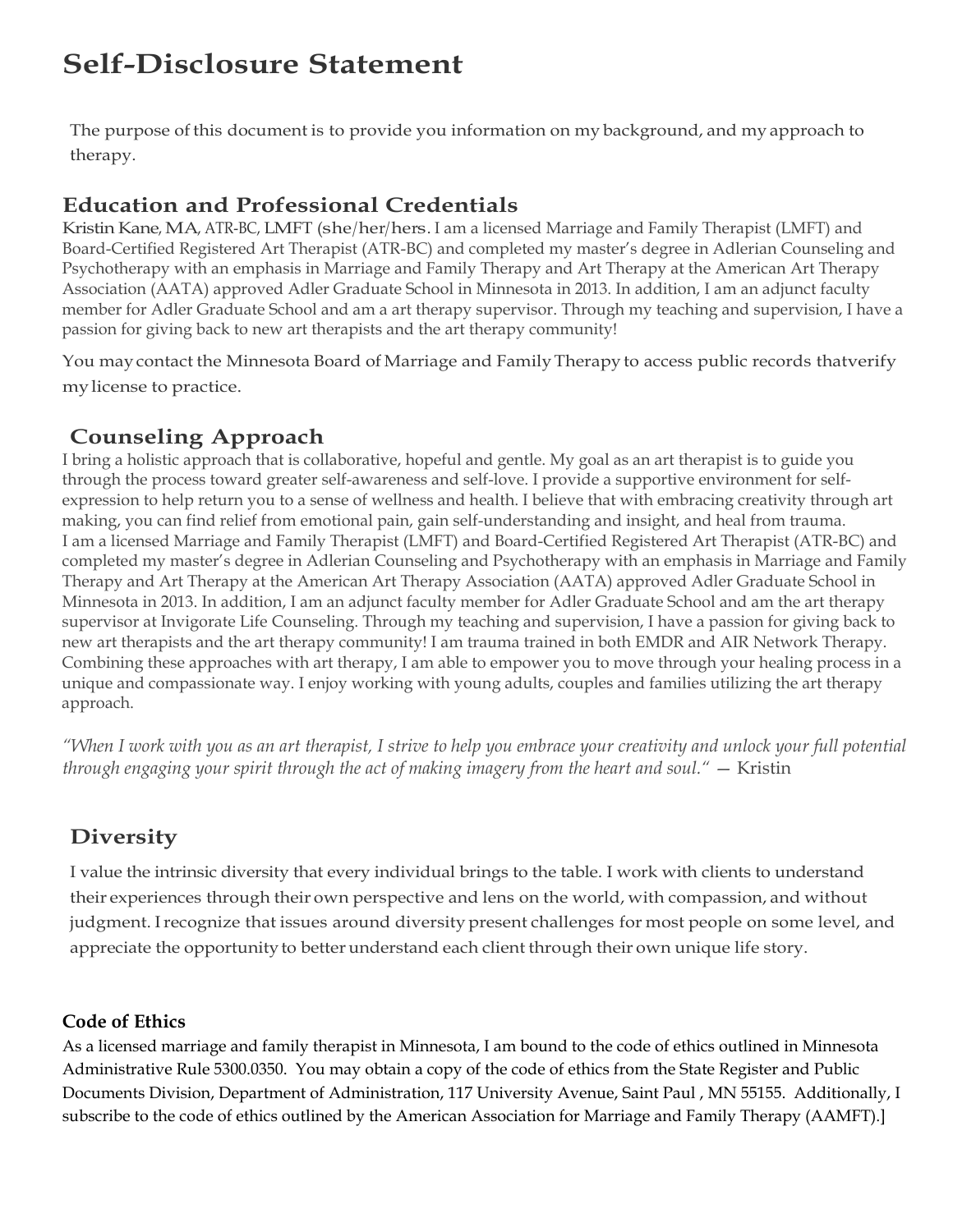## **Notice of Privacy Practices** Tree of Life Art Therapy

7801 East Bush Lake Rd #122

#### Kristin Kane 651-210-7405 kristin@treeoflifearttherapy.com

This notice describes how medical information about you may be used and disclosed and how you can get access to this information. Please review it carefully.

#### **YOUR RIGHTS**

When it comes to your health information, you have certain rights. This section explains your rights and some of our responsibilities to help you. You have the right to:

- Get an electronic or paper copy of your medical record
	- You can ask to see or get an electronic or paper copy of your medical record and other health information we have about you. Ask us how to do this.
	- We will provide a copy or a summary of your health information, usually within 30 days of your request. We may charge a reasonable, cost-based fee.
- Ask us to correct your record
	- You can ask us to correct health information about you that you think is incorrect or incomplete. Ask us how to do this.
	- We may say "no" to your request, but we'll tell you why in writing within 60 days.
- Request confidential communications
	- You can ask us to contact you in a specific way (for example, home or office phone) or to send mail to a different address.
	- We will say "yes" to all reasonable requests.
- Ask us to limit what we use or share
	- You can ask us not to use or share certain health information for treatment, payment, or our operations. We are not required to agree to your request, and we may say "no" if it would affect your care.
- If you pay for a service or health care item out-of-pocket in full, you can ask us not to share that information for the purpose of payment or our operations with your health insurer. We will say "yes" unless a law requires us to share that information.
- Get a list of those with whom we've shared information
	- You can ask for a list (accounting) of the times we've shared your health information for six years prior to the date you ask, who we shared it with, and why.
	- We will include all the disclosures except for those about treatment, payment, and health care operations, and certain other disclosures (such as any you asked us to make). We'll provide one accounting a year for free but will charge a reasonable, cost-based fee if you ask for another one within 12 months.
- Get a copy of this privacy notice
	- You can ask for a paper copy of this notice at any time, even if you have agreed to receive the notice electronically. We will provide you with a paper copy promptly.
- Choose someone to act for you
	- If you have given someone medical power of attorney or if someone is your legal guardian, that person can exercise your rights and make choices about your health information.
	- We will make sure the person has this authority and can act for you before we take any action.
- File a complaint if you feel your rights are violated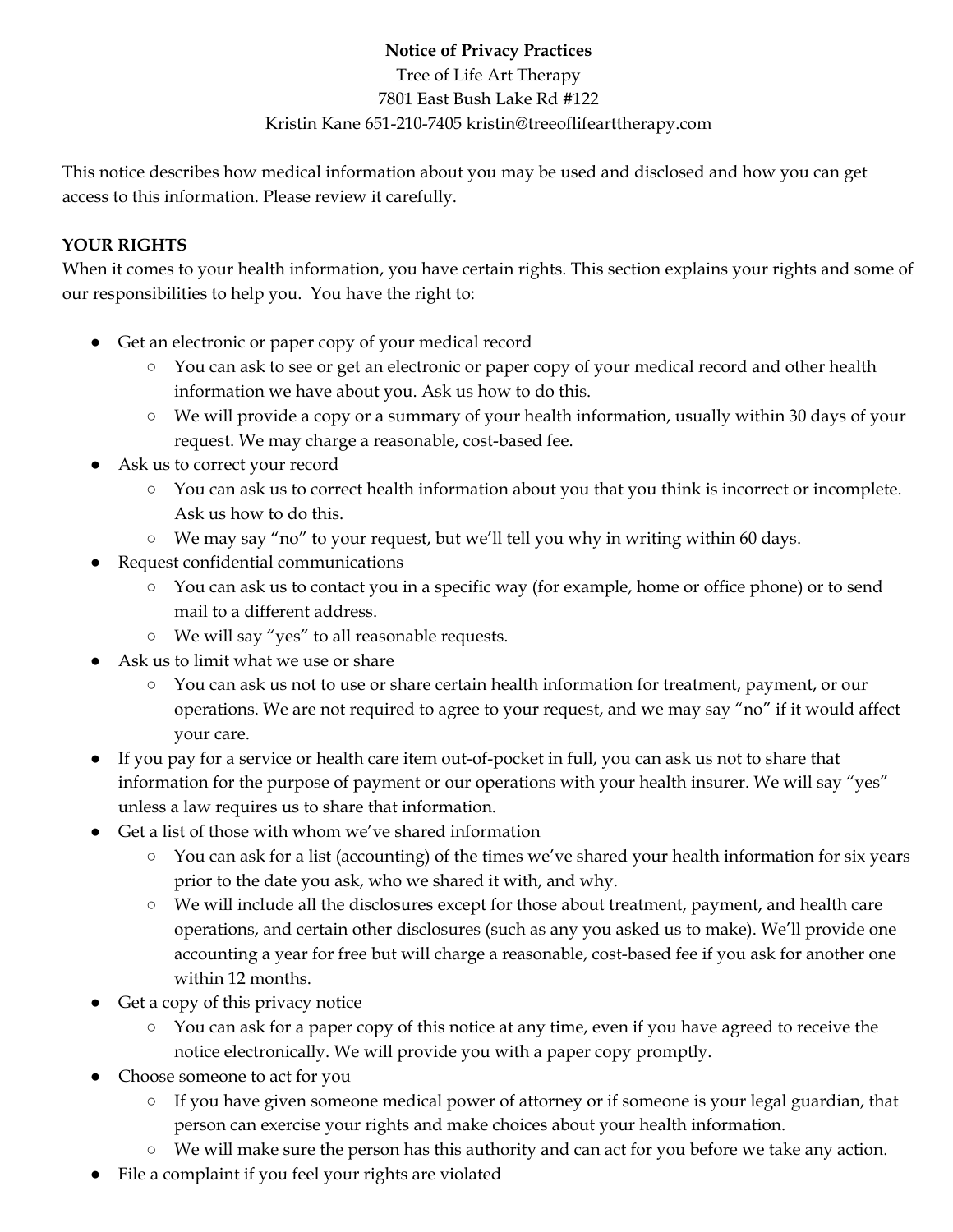- $\circ$  You can complain if you feel we have violated your rights by contacting us using the information on page 1.
- You can file a complaint with the U.S. Department of Health and Human Services Office for Civil Rights by sending a letter to 200 Independence Avenue, S.W., Washington, D.C. 20201, calling 1 877-696-6775, or visiting [www.hhs.gov/ocr/privacy/hipaa/complaints/.](http://www.hhs.gov/ocr/privacy/hipaa/complaints/)
- We will not retaliate against you for filing a complaint.

#### **YOUR CHOICES**

For certain health information, you can tell us your choices about what we share. If you have a clear preference for how we share your information in the situations described below, talk to us. Tell us what you want us to do, and we will follow your instructions.

In these cases, you have both the right and choice to tell us to:

- Share information with your family, close friends, or others involved in your care
	- The opportunity to consent may be obtained retroactively in emergency situations.
- Share information in a disaster relief situation
- If you are not able to tell us your preference, for example if you are unconscious, we may go ahead and share your information if we believe it is in your best interest. We may also share your information when needed to lessen a serious and imminent threat to health or safety.

### **CERTAIN USES AND DISCLOSURES REQUIRE YOUR AUTHORIZATION**

In certain cases, your written permission is required to disclosure your PHI:

- Psychotherapy Notes." Your therapist may keep "psychotherapy notes", as defined in 45 CFR § 164.501. Use or disclosure of such notes requires your Authorization *unless* the use or disclosure is:
	- For our use in treating you.
	- For our use in training or supervising mental health practitioners to help them improve their skills in therapy.
	- For our use in defending legal proceedings instituted by you.
	- For use by the Secretary of Health and Human Services to investigate our compliance with HIPAA.
	- Required by law and the use or disclosure is limited to the requirements of such law.
	- Required by law for certain health oversight activities pertaining to the originator of the psychotherapy notes.
	- Required by a coroner who is performing duties authorized by law.
	- Required to help avert a serious threat to the health and safety of others.
- Marketing purposes. We commit that we will not use your HPI in the course of business.
- Sale of your information. We commit that we will not sell your information in the course of our business.

### **CERTAIN USES AND DISCLOSURES DO NOT REQUIRE YOUR AUTHORIZATION**

We are allowed or required to share your information in other ways – usually in ways that contribute to the public good, such as public health and research. We have to meet many conditions in the law before we can share your information for these purposes. For more information see:

[www.hhs.gov/ocr/privacy/hipaa/understanding/consumers/index.html.](http://www.hhs.gov/ocr/privacy/hipaa/understanding/consumers/index.html.)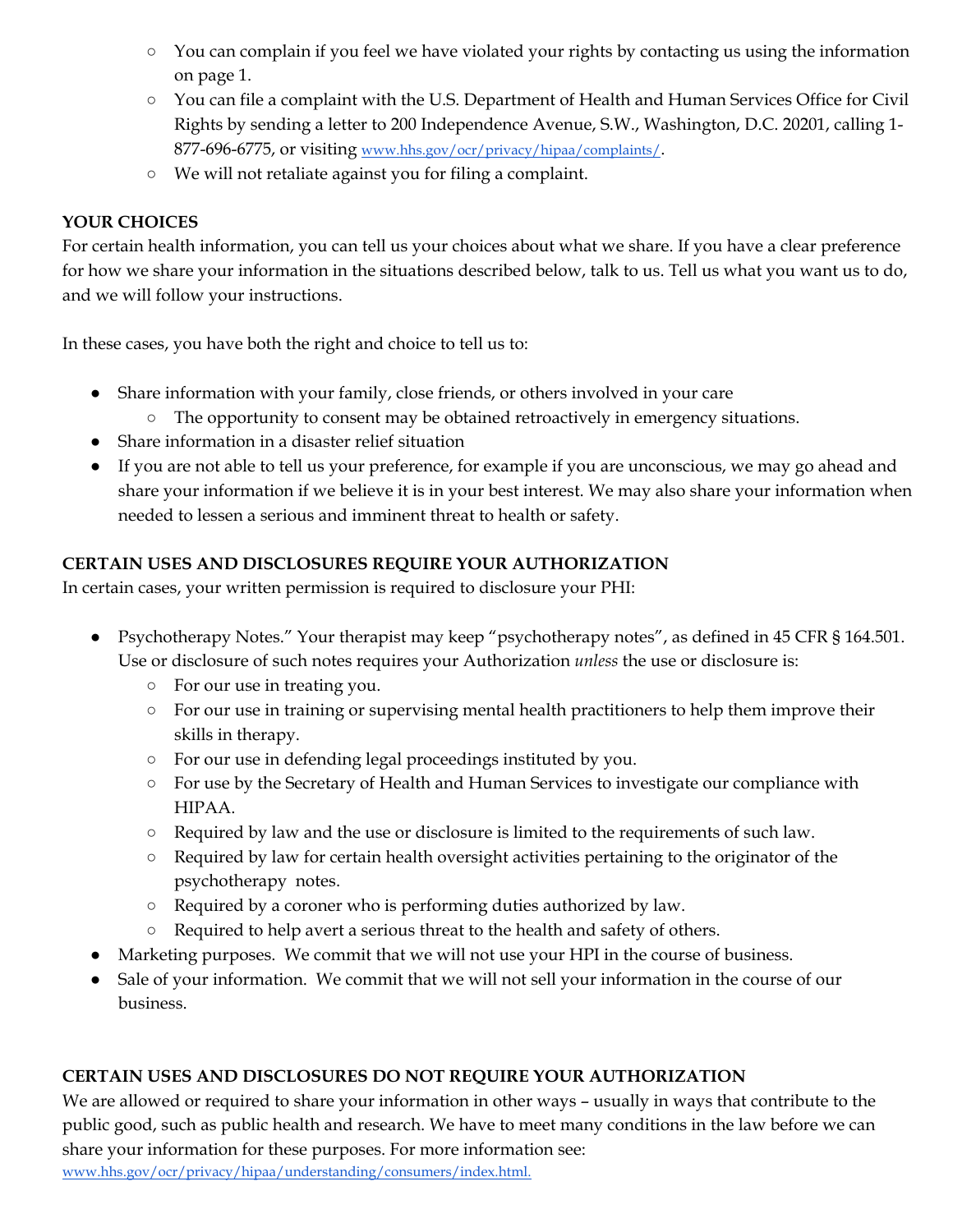- Help with public health and safety issues
	- We can share health information about you for certain situations such as:
		- Preventing disease
		- Helping with product recalls
		- Reporting suspected abuse or neglect
		- Preventing or reducing a serious threat to anyone's health or safety
- Do research
	- We can use or share your information for health research.
- Comply with the law
	- We will share information about you if state or federal laws require it, including with the Department of Health and Human Services if it wants to see that we're complying with federal privacy law.
	- We can share health information about you in response to a court or administrative order, or in response to a subpoena.
- Work with a medical examiner or funeral director
	- We can share health information with a coroner, medical examiner, or funeral director when an individual dies.
- Address workers' compensation, law enforcement, and other government requests
- In the case your therapist is suddenly unable to continue to provide professional services or to maintain client records due to incapacitation or death
	- Your therapist has designated a colleague who is a licensed mental health professional to act as their professional executor. If your therapist dies or becomes incapacitated, the professional executor will be given access to all client records and may contact you directly to inform you of your therapist's death or incapacity; to provide access to your records; to provide psychological services if needed; and/or to facilitate continued care with another qualified professional if needed.

### **OUR USES AND DISCLOSURES**

We typically use or share your health information in the following ways:

- To treat you
	- We can use your health information and share it with other professionals who are treating you.
- Run our organization
	- We can use and share your health information to run our practice, improve your care, and contact you when necessary.
- **Bill for your services** 
	- We can use and share your health information to bill and get payment from you, your health plan (if applicable), or other entities.

### **OUR RESPONSIBILITIES**

- We are required by law to maintain the privacy and security of your protected health information.
- We will let you know promptly if a breach occurs that may have compromised the privacy or security of your information.
- We must follow the duties and privacy practices described in this notice and give you a copy of it.
- We will not use or share your information other than as described here unless you tell us we can in writing. If you tell us we can, you may change your mind at any time. Let us know in writing if you change your mind.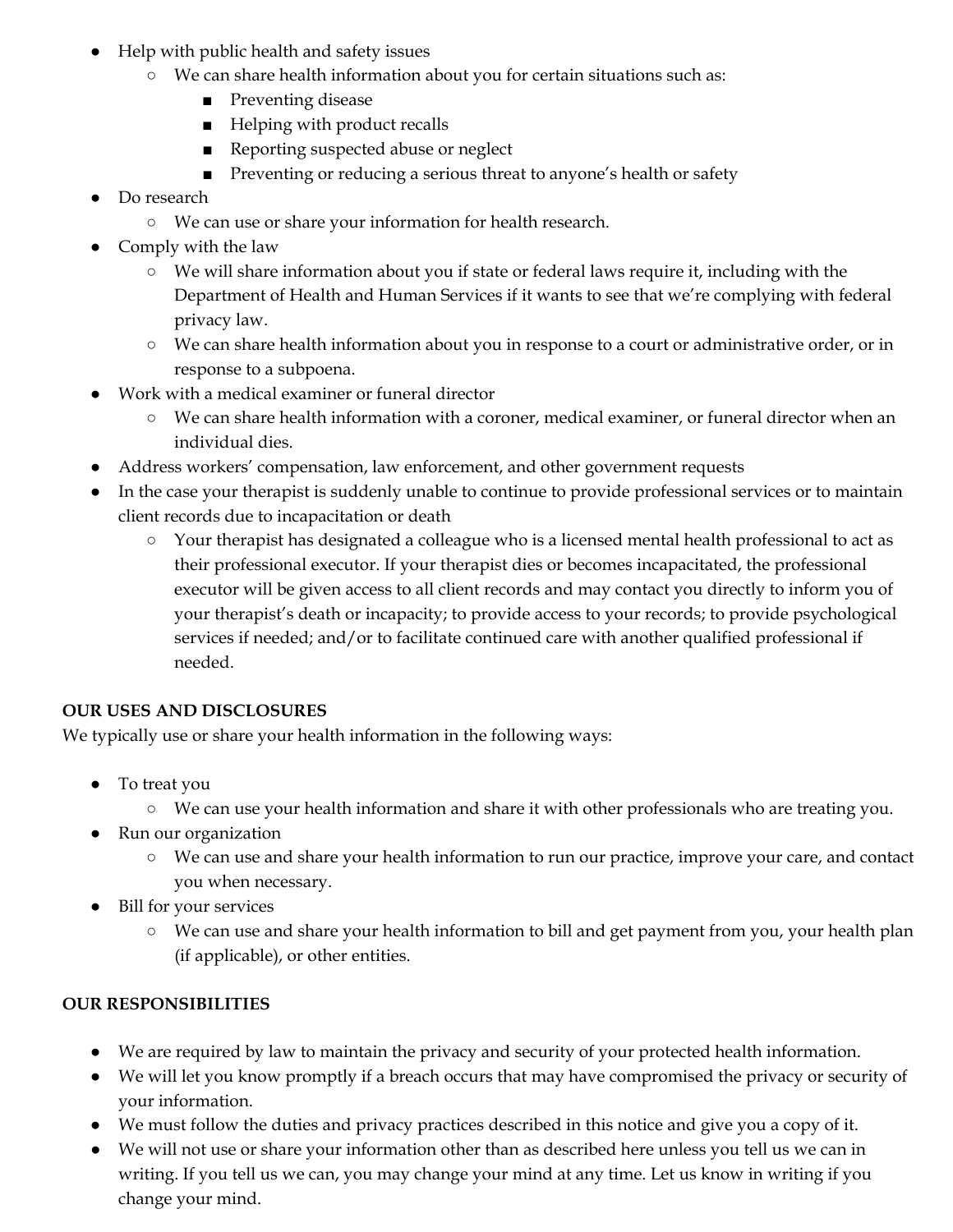• For more information see: [www.hhs.gov/ocr/privacy/hipaa/understanding/consumers/noticepp.html.](http://www.hhs.gov/ocr/privacy/hipaa/understanding/consumers/noticepp.html)

#### **CHANGES TO THE TERMS OF THIS NOTICE**

We can change the terms of this notice, and the changes will apply to all information we have about you. The new notice will be available upon request, in our office, and on our web site.

#### **ACKNOWLEDGEMENT OF RECEIPT OF PRIVACY NOTICE**

Under the Health Insurance Portability and Accountability Act of 1996 (HIPAA), you have certain rights regarding the use and disclosure of your protected health information. By signing this document, you are acknowledging that you have received a copy of HIPPA Notice of Privacy Practices.

Signature: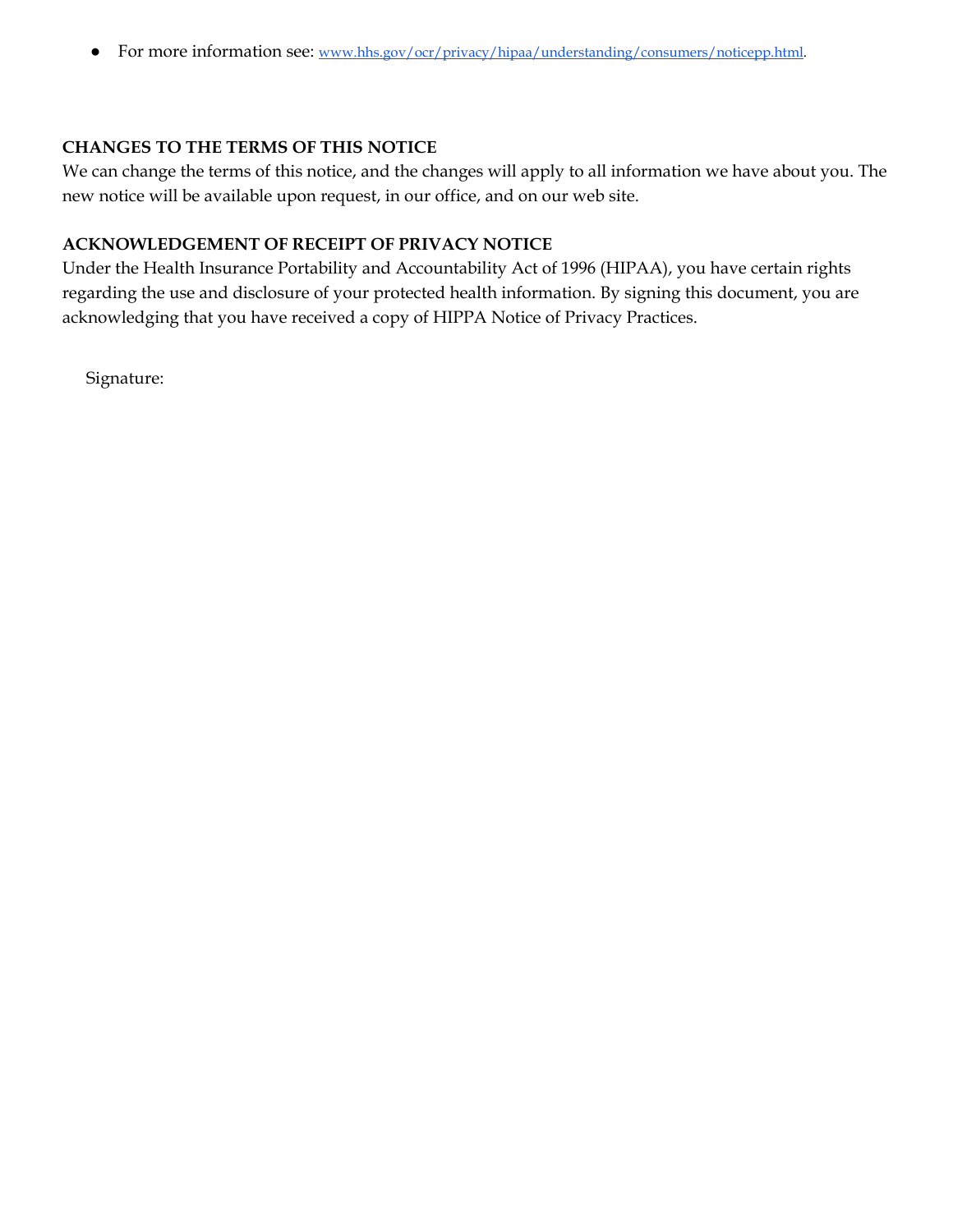#### **Release of Information - Disclosure**

If you are seeing another provider for therapy or mental health services, it is required that I have a release of information on file, giving the two of us permission to be in contact, so that coordination of care is possible. This is a legal mandate for my licensure in the state of Minnesota. If you are unwilling to provide a release of information for your other mental health provider(s), we will be unable to proceed with services.

I will alert you if and when any contact with other providers takes place, including a reason for the contact, and, upon request, a verbal summary of the information discussed.

If you have questions or concerns about this mandate, please contact me before proceeding with your paperwork.

If you have disclosed that you are working with other mental health providers, I will provide you with the appropriate release form.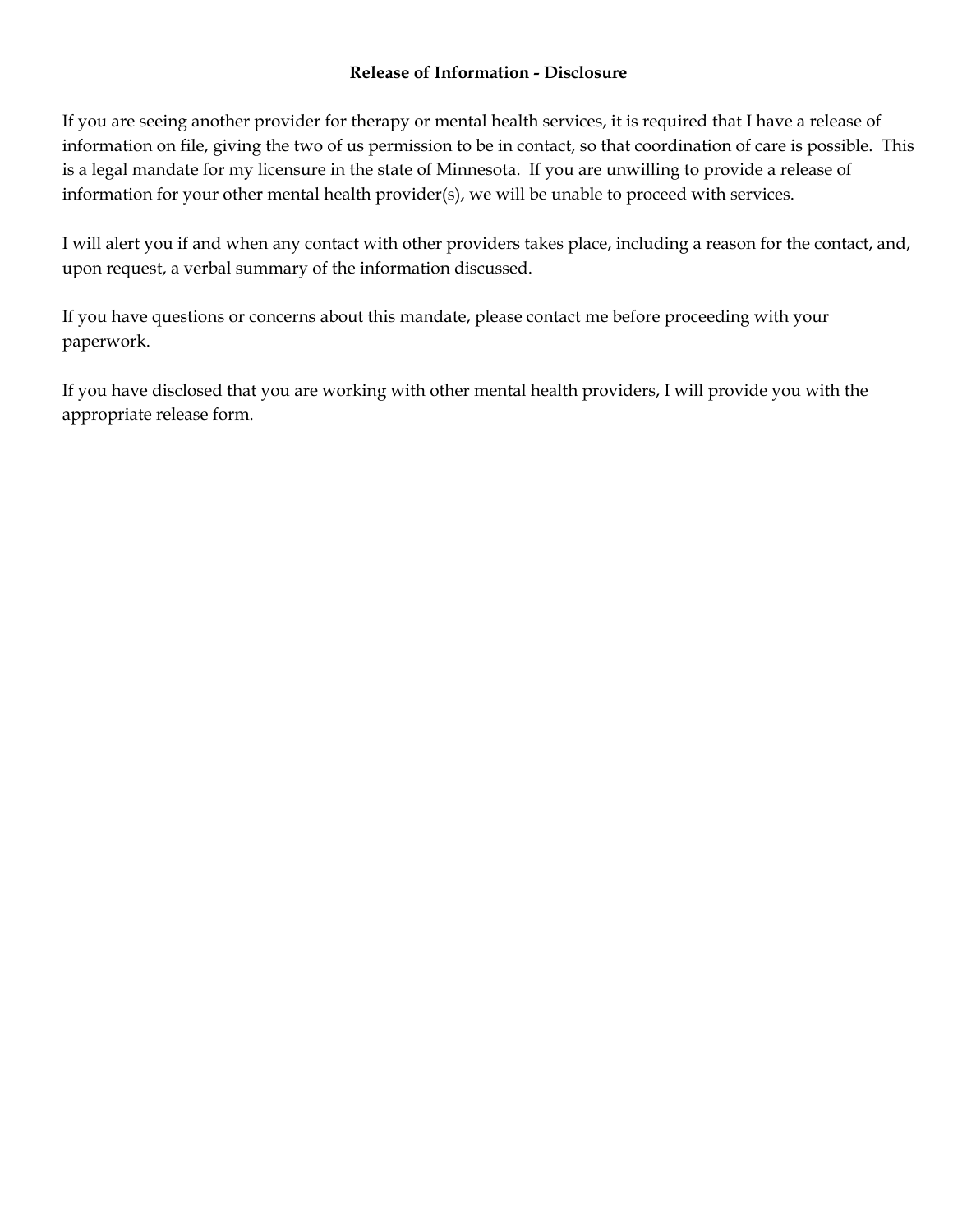#### **1. Release to Speak with Family and Friends**

## **NOTICE: THIS FORM IS OPTIONAL**

Client Name:

Client Date of Birth:

Client Address:

Client Phone:

This form is for people who would like their therapist or staff at Tree of Life Art Therapy to be able to speakwith relatives, partners, or other people about matters related to finances and/or scheduling for your services at Tree of Life Art Therapy.. This release form does not cover health information, session notes, treatment plans or summaries, prognosis, assessment results, or diagnosis. If you would like a third party to receive information about your care, or would like Tree of Life Art Therapy to contact a third partyabout your care, please request the full release of health information form from your therapist.

This form might be helpful if you want to have a significant other schedule, cancel, or confirm an appointment for you, if a parent is helping an adult child with scheduling or payment, or if a friend is helping with billing questions.

The information on this form will be used to verifythat the individual(s) named has your permission to receive or engage in scheduling or financial matters on your behalf, anytime theycontact Tree of Life Art Therapy .

This form will be in effect until revoked. You may revoke this permission in writing at any time, exceptwhen Tree of Life Art Therapy has alreadymade disclosures based on this request.

## **I give consent for Tree of Life Art Therapy to speak with:**

- 1. Contact Name:
- 1. Relation to You:
- 1. Contact Phone:
- 2. Contact Name: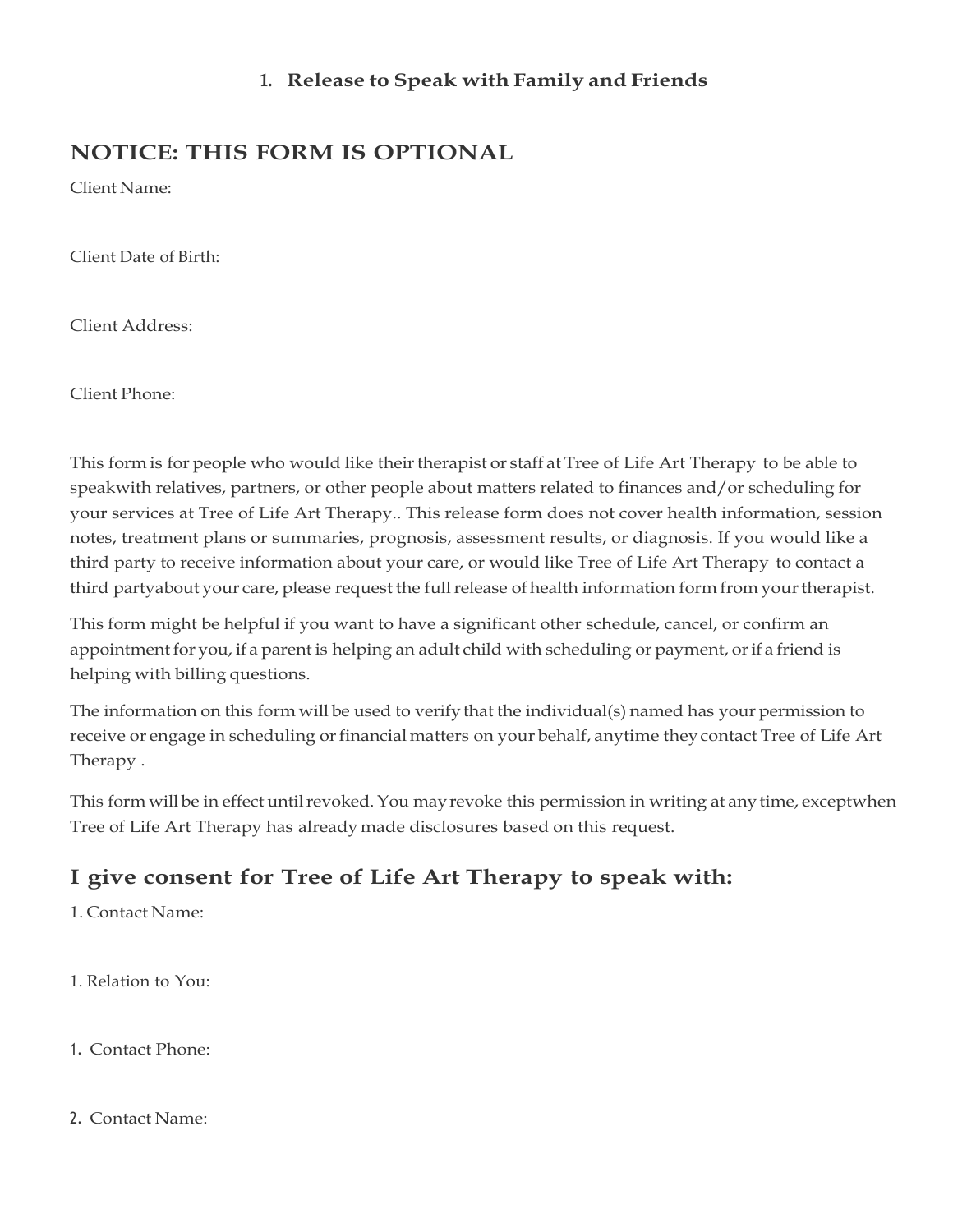2. Relation to You:

2. Contact Phone:

### **For the purposes of:**

Scheduling: Schedule, cancel, or verify appointments.

Finances: Account balance, payment information, payment submission, or other financial matters.

### **Signature:**

Please type your name and date below. (Note: You will officially sign all paperwork at the same time atthe end of the packet.)

Signature:

Date: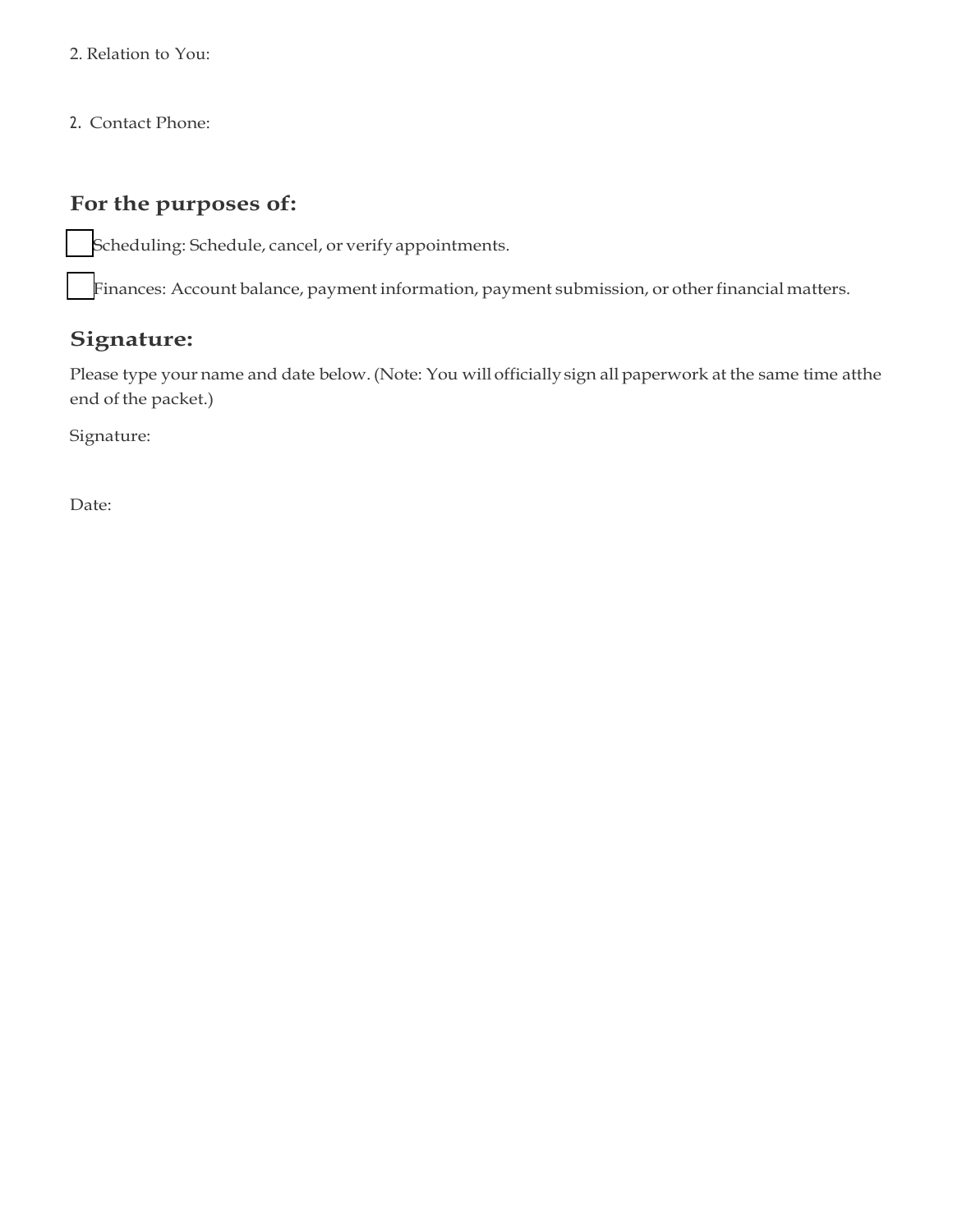### **10. Limits of Confidentiality**

The law protects most information revealed in therapy as confidential and privileged, unless written permission is provided bythe client to release specific documentation to others (such as a psychiatrist, primary care doctor, probation officer, etc.). Tree of Life Art Therapy takes your confidentiality very seriously, and will seek your consent to release information revealed in therapy, except in circumstances where the therapist is a Mandated Reporter, or has a Duty to Warn.

## **Mandated Reporter**

Your therapist will need to report to the appropriate protection agency if:

A child is being or has been harmed, abused, exploited, or neglected, orthere is reasonable evidenceto suggest harm, abuse, exploitation, or neglect of a child.

An elderly or disabled person, or other vulnerable adult, is being or has been harmed, abused, exploited, or neglected, or there is reasonable evidence to suggest harm, abuse, exploitation, orneglect of a vulnerable adult.

## **Duty to Warn**

Your therapist will need to report if:

You are in acute danger of harming yourself.

You have imminent plans to harm another individual.

In these cases your private information will only be disclosed to law enforcement agencies, the potential victim, your family or emergency contact, or appropriate third parties in a position to prevent or avert the harm.

## **Other Limits to Confidentiality**

There are other instances where law and ethics regulations require mental health providers to report situations to the appropriate persons, or agencies, or release private client information:

A client reports sexual exploitation by a therapist.

The therapist and/or therapy notes are subpoenaed by a court of law.

If necessary, disclosure of a contact name, phone number, and otherinformation maybe released to athird partycollection agency.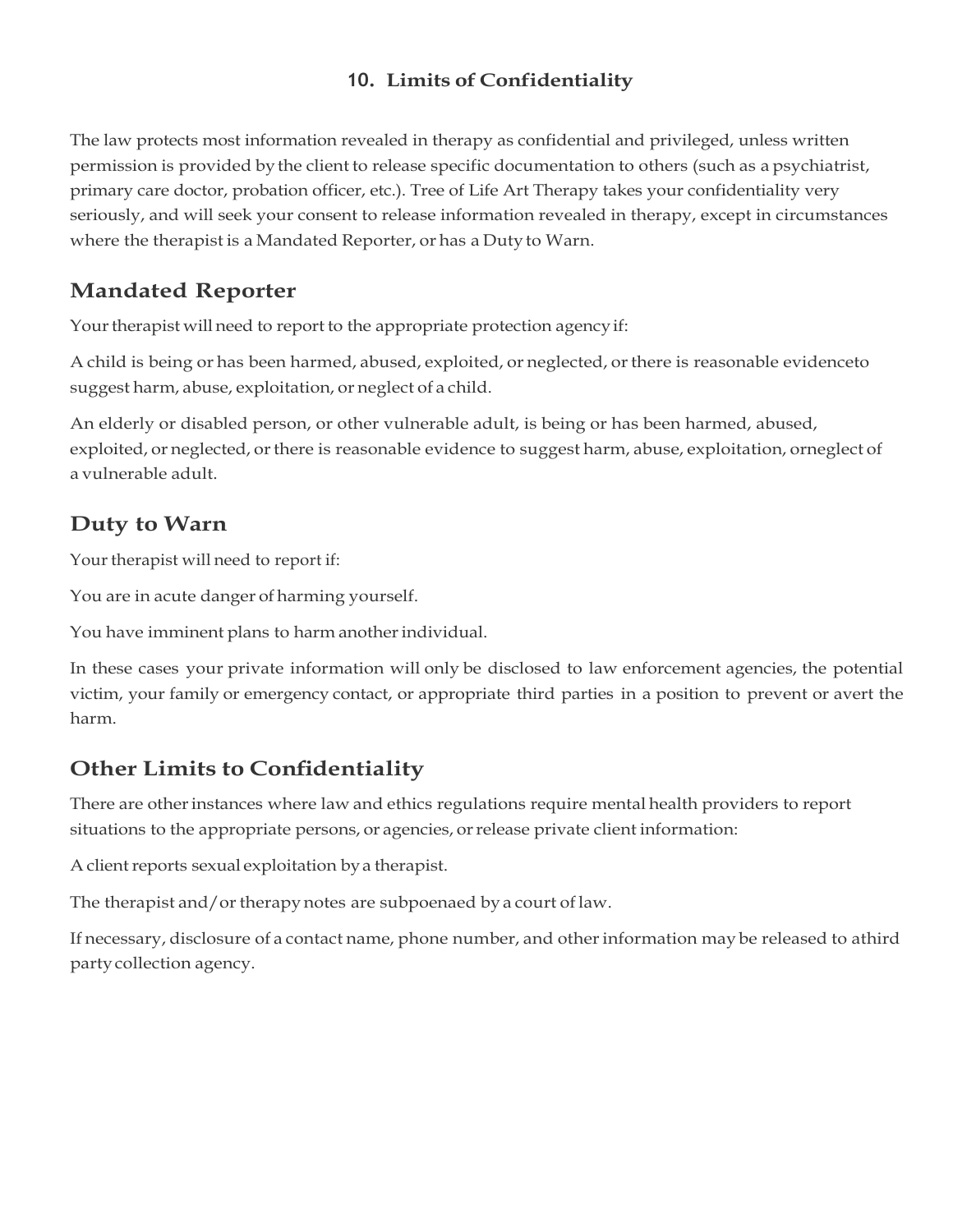### **11. Social Media & Electronic Communication Policy**

This policy outlines Tree of Life Art Therapy's use of social media and electronic communication. It will help you understand how your therapist might engage with you via the internet or other electronic means. If you have questions about anything noted here, please discuss it with you therapist.

## **Friending & Following**

Tree of Life Art Therapy, or your therapist, will not accept friend or contactrequests from current orformer clients on social networking sites.It can compromise your privacyand confidentiality, and could blurthe lines of the therapeutic relationship. This is not personal, and is a safety measure to ensure you are protected, and your therapist is in compliance with legal rules and ethics codes.

Tree of Life Art Therapy has a Facebook page and blog, and your therapist may also have professional profiles on various sites. You may choose to follow the Tree of Life Art Therapy page or blog feed. Your therapist will not follow you back in order to protect your privacy, and ensure you are in control of whatyour therapist knows about you.

## **Interacting**

Tree of Life Art Therapy utilizes a third party vendor, Brighter Visions, to provide email, voicemail, and text services. Google, LLC transmits information, and may store information on their servers. You may electto email your therapist, and by doing so, you are consenting to receiving a response via email. The only confidentialmethod to contact your therapist is via the messaging option on your client portal.

## **Business Listing & Review Sites**

You may find Tree of Life Art Therapy, or your therapist, listed on sites such as Yelp, Healthgrades, GoogleBusiness, etc. Some of these sites provide forums in which users can rate their providers. Many of these sites comb search engines for business listings, and automatically add the listings regardless of whether the business has added itself to the site. If you find a listing for your therapist or Tree of Life Art Therapy on any of these sites, please know the listing is not a request for a testimonial, rating, or endorsement from you. If you leave a review or comment on one of these sites, your therapist will not be able to respond in order to maintain your privacy and confidentiality.

If you have have concerns about the work you are doing with your therapist, please bring them to session. If you choose to leave a comment on one of theses sites, please remember that you may be revealing personal information in a public forum. If you feel that your therapist has done something harmful or unethical and you do not feel comfortable sharing it with her, you maycontact the MinnesotaBoard of Marriage and FamilyTherapy.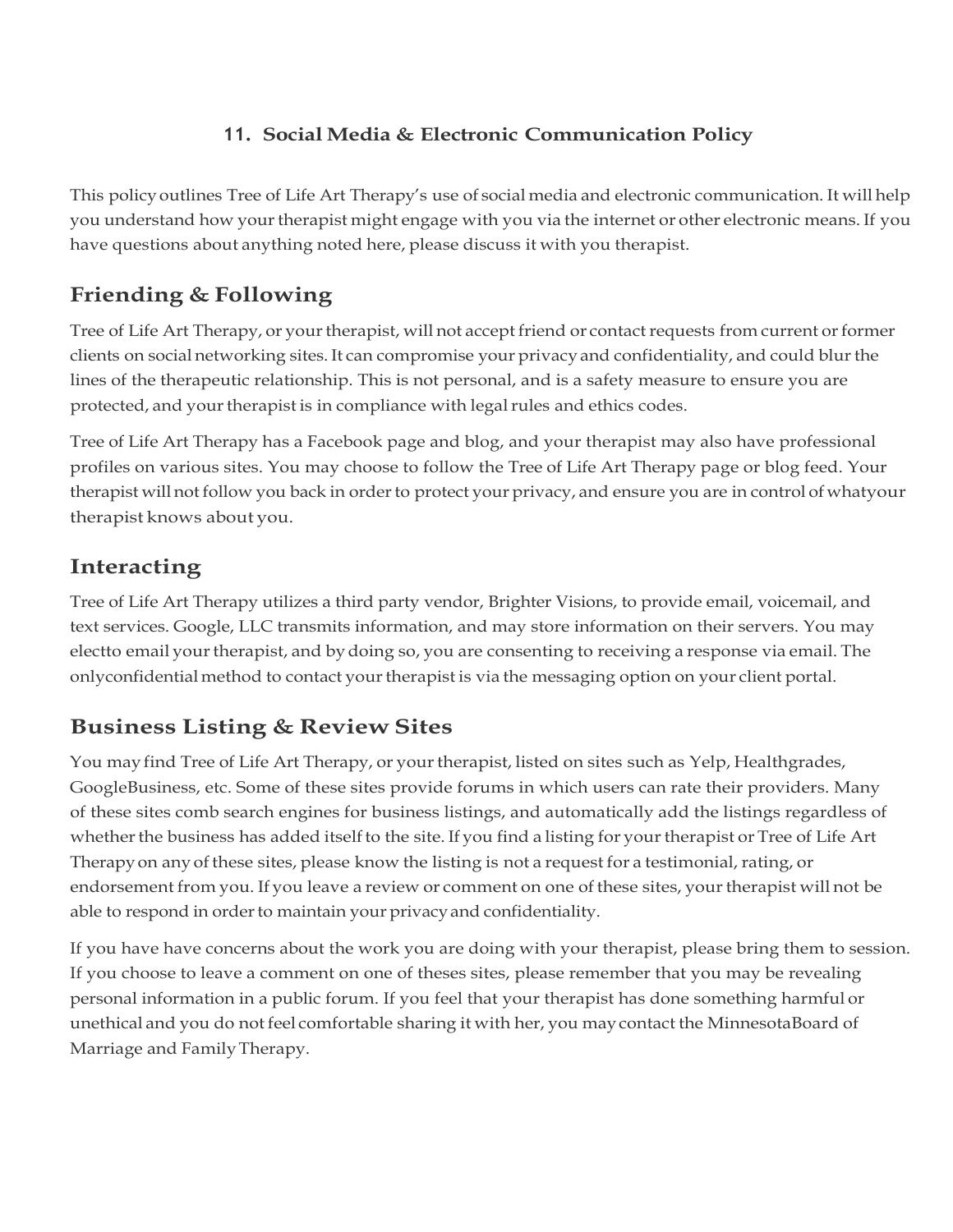### **12. Family, Couple, and Relationship Counseling**

## **Secrets in Family, Couple, and Relationship Therapy**

Tree of Life Art Therapy offers individual, family, couple, relationship, and group counseling. During the course of family, couple, and relationship counseling, the couple, family, or relationship unit is considered the "client,"not the individuals participating.

Sometimes during family, couple, and relationship therapy, sessions are held with a subset, orindividual members of the unit. If, during the course of one of these sessions, a secret is revealed that the larger family, couple, or relationship unit does not know about, you may be asked to reveal the secret to the larger unit. This pertains to secrets that impact the whole unit in a serious or dangerous way, orin a waythat might hinder therapeutic progress.

Some examples of secrets that may need to be revealed are: current or ongoing affairs or infidelity; risky sexual activity or knowledge of STIs that puts other members of the unit in danger; burdensome financialdebts or situations that impact the unit; gambling or substance addictions that impact the unit. This is not a complete list of scenarios when you maybe asked to reveal a secret.

Yourtherapist will work with you to discuss the process of bringing information to the larger group, and will use their best professional judgment to determine what types of information, and when it is appropriate to bring discussions to the larger couple, family, or relationship unit. This practice is to ensure yourtherapist is able to maintain a trusting relationship with each member ofthe family, couple,or relationship, and work effectively to meet the therapeutic goals of the unit.

If you are asked to reveal a secret, you can work with your therapist to plan the process and gain the support you need to feel comfortable doing so. You are not required to reveal a secret, however, if thelack of disclosure impacts the ability to engage in effective therapeutic progress, therapy with the unit may be discontinued. In this case, the unit will be notified that there is an unrevealed issue that is hindering the ability to continue effective therapy.

Ifthere is information you wish to discuss privatelyand do not want to share it with the larger group, you maybenefit from seeking an individual counselor, separate from the therapist providing couple's, family,or relationship work. If you would like a referral for an individual counselor, please talk to your couple's, family, or relationship therapist

## **Releasing Information**

If a member of the family, couple, or relationship unit requests that records of the family, couple, or relationship therapy be released, each member of the family, couple, or relationship unit will need tosign a release of information. If releases from each member are not obtained, records will not be released, or will be redacted to include information onlyabout the requesting member.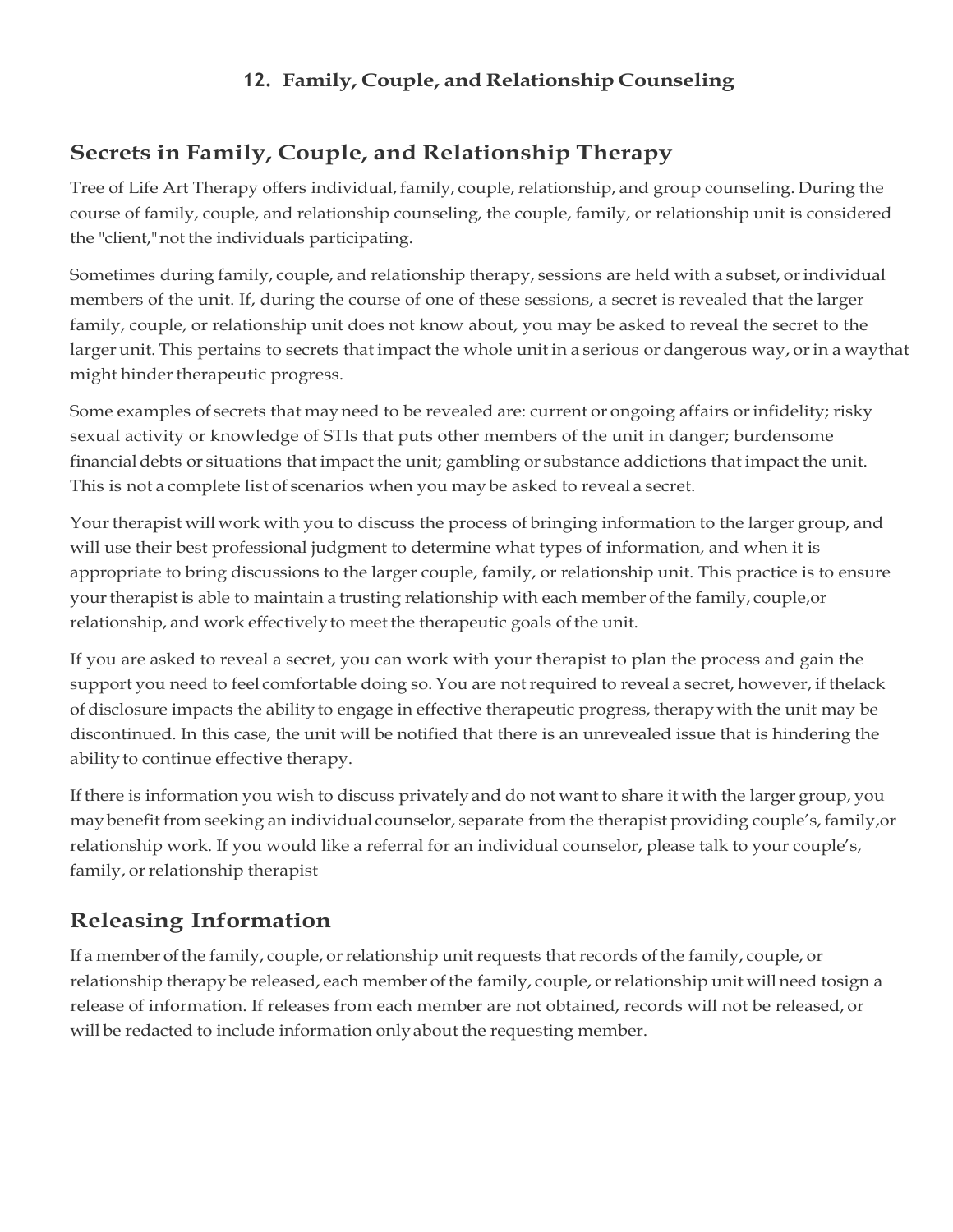#### **13. EMDR Consent**

I understand that Eye Movement Desensitization and Reprocessing (EMDR) is an evidenced based model of psychotherapy which has been validated by research in the treatment of distressing life events.

I understand that during EMDR treatment, distressing memories related to my life experiences may surface. I understand that such memories may have a high level of emotional disturbance, which I wishto resolve. I understand that there may be a temporary increase in dreams, memories, flashbacks, and emotions as I engage in EMDR. My therapist will teach me techniques to relax and work through such experiences, should they occur. In utilizing EMDR, my treatment goal includes resolving the memories of past events as a means of achieving a higher quality of life.

I understand that my therapist has been trained in EMDR. She has a voluntary credential of EMDRIA Certified EMDR Therapist, through the EMDR International Association. As part of that Certification, she engages in consultation and regular training around the use and integration of EMDR into the therapy process. If I have questions or concerns about my therapist's use of EMDR, the process of EMDR, or the results of EMDR, I agree that I will discuss them with her in a timely manner.

Before beginning EMDR treatment, I have thoroughly considered all ofthe above. I agree that I will alertmy therapist to any questions or concerns that arise for me throughout the process of receiving treatment.

My signature below affirms that I consent to receive EMDR treatment, and I provide mysignature free from pressure or influence from any person or entity.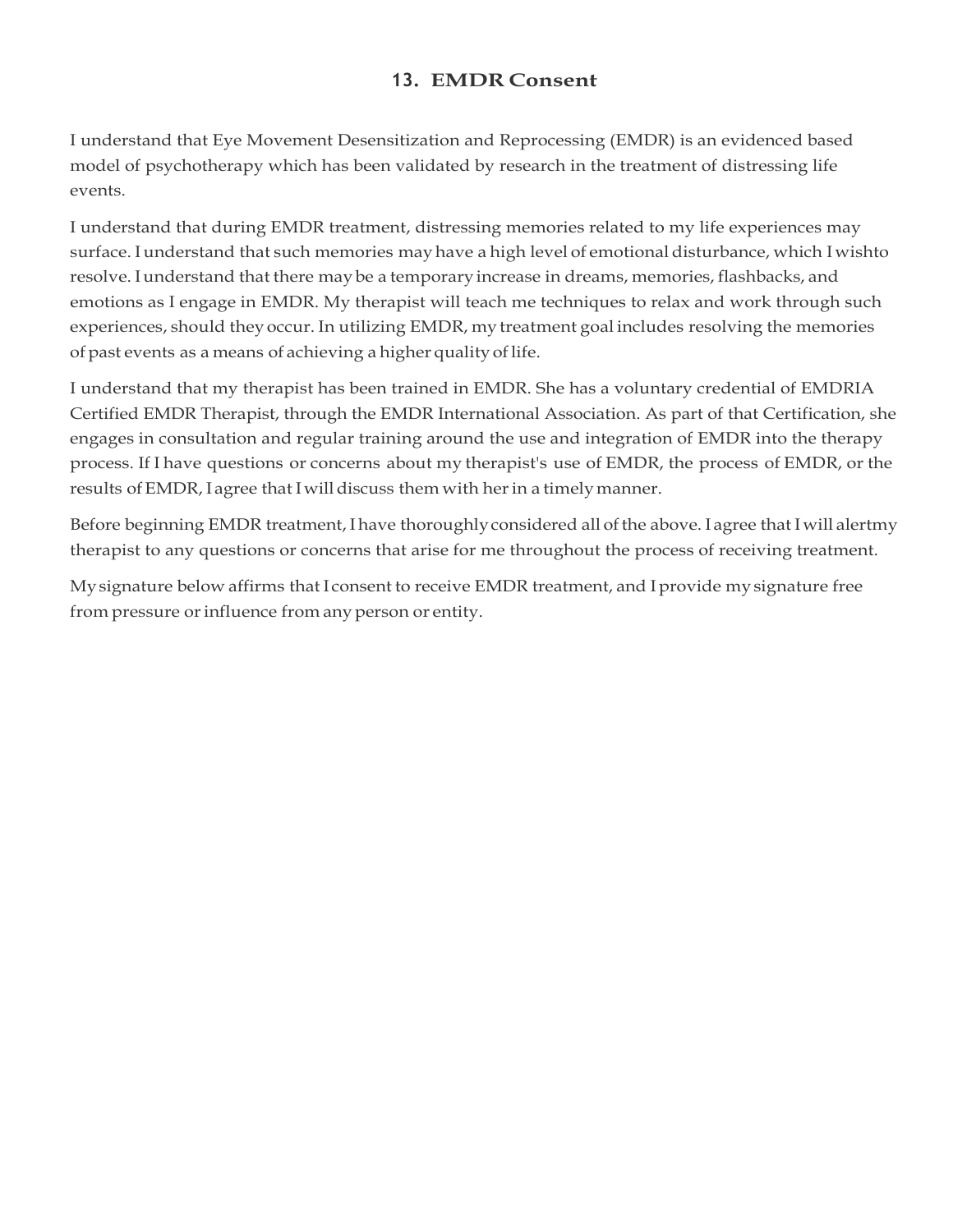### **Art Therapy Confidentiality and Permission Agreement for the Reproduction and Use of Client Artwork**

I acknowledge that I have been fully informed regarding the reproduction and use of client artwork. I, herein give Tree of Life Art Therapy permission to:

|  | Audio tape art therapy sessions                                                           |
|--|-------------------------------------------------------------------------------------------|
|  | Display artwork                                                                           |
|  | Duplicate artwork                                                                         |
|  | Permit third-party (professionals or students) observation of art therapy sessions        |
|  | Photograph or document artwork for client file                                            |
|  | Use the artwork for educational, research or assessment purposes, publication, and public |
|  | presentations                                                                             |
|  | I Use the artwork on the internet (web-based publications)                                |
|  | Video tape art therapy sessions                                                           |
|  | All the above                                                                             |
|  |                                                                                           |

I understand that in all cases, Tree of Life Art Therapy therapists will take reasonable steps to protect client identity and disguise any part of the artwork, videotape, or audio recording that reveals client identity.

If any time I choose to withdraw my permission, I will contact Tree of Life Art Therapy, and my request will be honored immediately. I understand that for research and/or publication my withdrawal of permission cannot be grandfathered.

Client Signature: \_\_\_\_\_\_\_\_\_\_\_\_\_\_\_\_\_\_\_\_\_\_\_\_\_\_\_\_\_\_\_\_\_\_\_\_\_\_\_\_ Date: \_\_\_\_\_\_

Parent/Guardian Signature: \_\_\_\_\_\_\_\_\_\_\_\_\_\_\_\_\_\_\_\_\_\_\_\_\_\_\_\_\_\_\_\_ Date: \_\_\_\_\_\_ As parent/guardian of the above person, I consent to the above release, and to the uses set forth therein. I am authorized to sign on behalf of the child/adolescent.

| Therapist Signature: | Date: |
|----------------------|-------|
|----------------------|-------|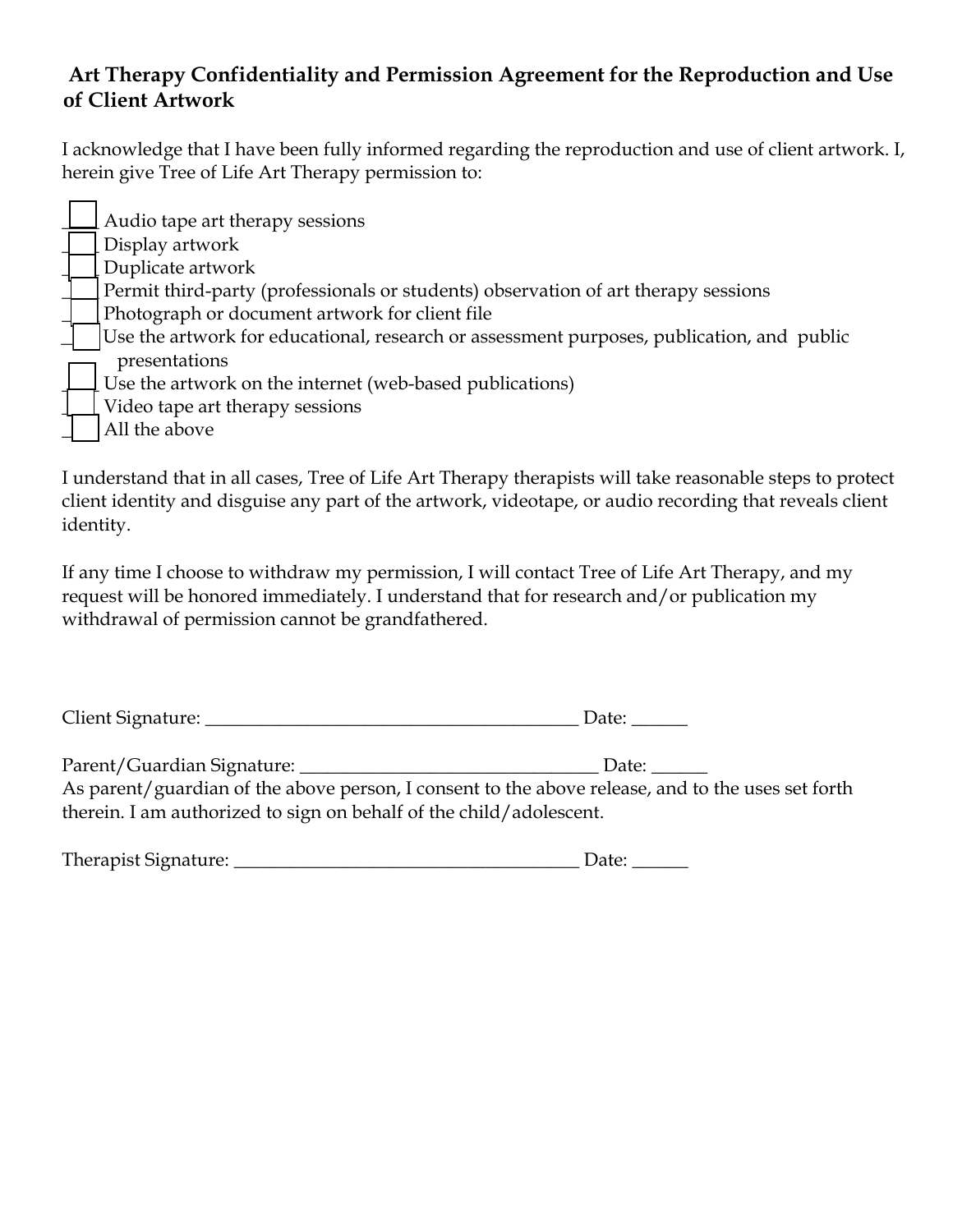## **Art Therapy Informed Consent**

I hereby acknowledge that Tree of Life Art Therapy informed me of my rights in relation to the following aspect of the art therapy:

- Nature of the art therapy process
- Art therapist's credentials
- Art therapist's expectations of the clients
- Client's expectations of the art therapist
- Limitations of the art therapy process
- Confidentiality and release of information
- Financial agreements
- Client's right of access to files
- Client's right to terminate the therapeutic relationship
- Supervisory/Consultation relationships utilized by art therapist

Artwork: I understand that upon termination of services (discharged or have not made an appointment within 60 days of my last one) artwork will be digitally archived and securely disposed of.

I have had the opportunity to discuss all aspects of treatments fully and have had my questions answered. I understand the treatment planned and agree to participate in art therapy. I authorize the release and exchange of information relating to psychological and physical history and status to Tree of Life Art Therapy. This information may include all necessary; medical information for medical treatment, evaluations of clinical treatment and services; and school/educational information for educational services, if applies.

I grant permission to Tree of Life Art Therapy, to contact physicians, therapist, and school personnel for consultation purposes before and during my participation in art therapy. I have been assured that strict adherence to professionalism and confidentiality will be observed.

You have the right to report complaints to the Art Therapy Credentials Board by writing to:

ATCB, Inc. Executive Director ATTN: Ethics – Confidential 7 Terrace Way, Suite B Greensboro, NC 27403-3660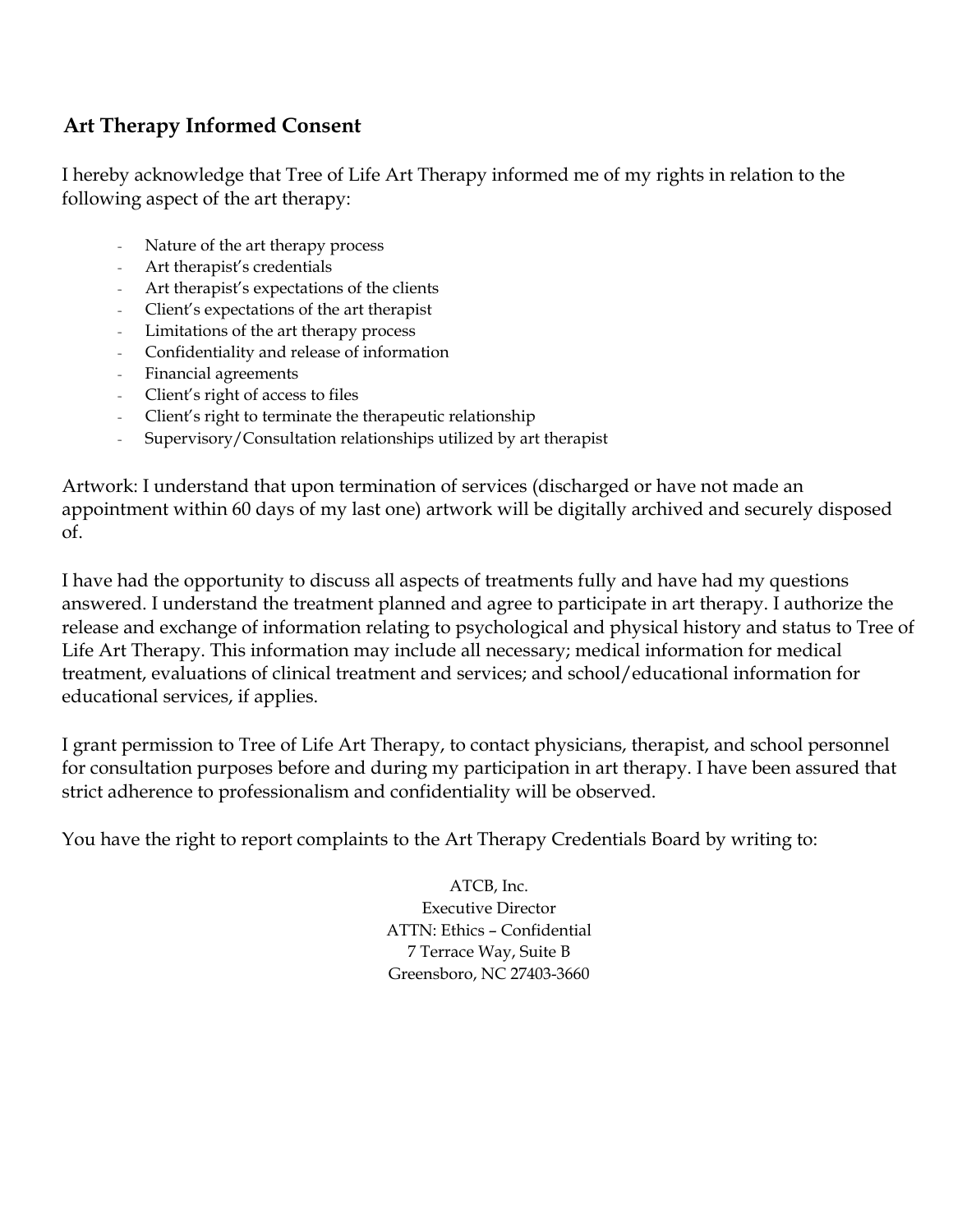#### **Teaching Site**

In coordination with Invigorate Life Counseling, Tree of Life Art Therapy serves as a practicum experience provider for graduate students completing programs in mental health therapy. As part ofthat experience, practicum therapists see their own clients, and join licensed therapists to observe sessions, or engage in sessions as a co-therapist.

Co-therapyis a process where two therapists work together with a client. It is typicallybeneficialto boththe client and the therapists. The client is able to get different perspectives, insights, and the knowledge and skill oftwo therapists, while the therapists work in tandem to provide qualitycare. Typically, co-therapy begins at the start of services, so, when possible the practicum therapist would attend the first/intake session. The practicum therapist would be involved in your sessions in an ongoing basis, until they complete their training program, or you rescind your consent for their participation. There is no additional cost associated with co-therapy.

There are two types of observation: in-room and out-of-room. In-room observation of sessions typically happen between one and four times with a single client, but may be ongoing. In that process, the practicum therapist is in the room (or virtually present, if meeting online) to witness the therapy session, but does not engage as a co-therapist. The practicum therapist provides an introduction, and the client has the chance to engage with or ask questions of the practicum therapist at the end of the session(s).Out-ofroom observation happens when a session is temporarily recorded via audio-visual methods, andthe practicum therapist views the recording in a private and secure location outside of the therapy room. Recordings are deleted or otherwise destroyed within 10 days, and do not leave the premises. During observations, the practicum therapist is focused on watching and observing the licensed therapist.

The purpose of providing this experience is to ensure new therapists have the tools, knowledge, and skills they need to provide quality care to clients, and to help ensure the welfare of mental health consumers and the public.

#### **Consent**

Allowing a practicum therapist to be a part of your sessions, through observation or co-therapy, is completelyvoluntaryand optional. You are under no pressure or obligation to consent.

Note: The practicum therapist currently training at our site identifies as female. I

consent to having a practicum therapist join mysessions as a co-therapist.:

I consent to in-room observation by a practicum therapist.:

I consent to out-of-room observation by a practicum therapist.:

You may revoke consent to have a practicum therapist involved in your care at anytime by notifying your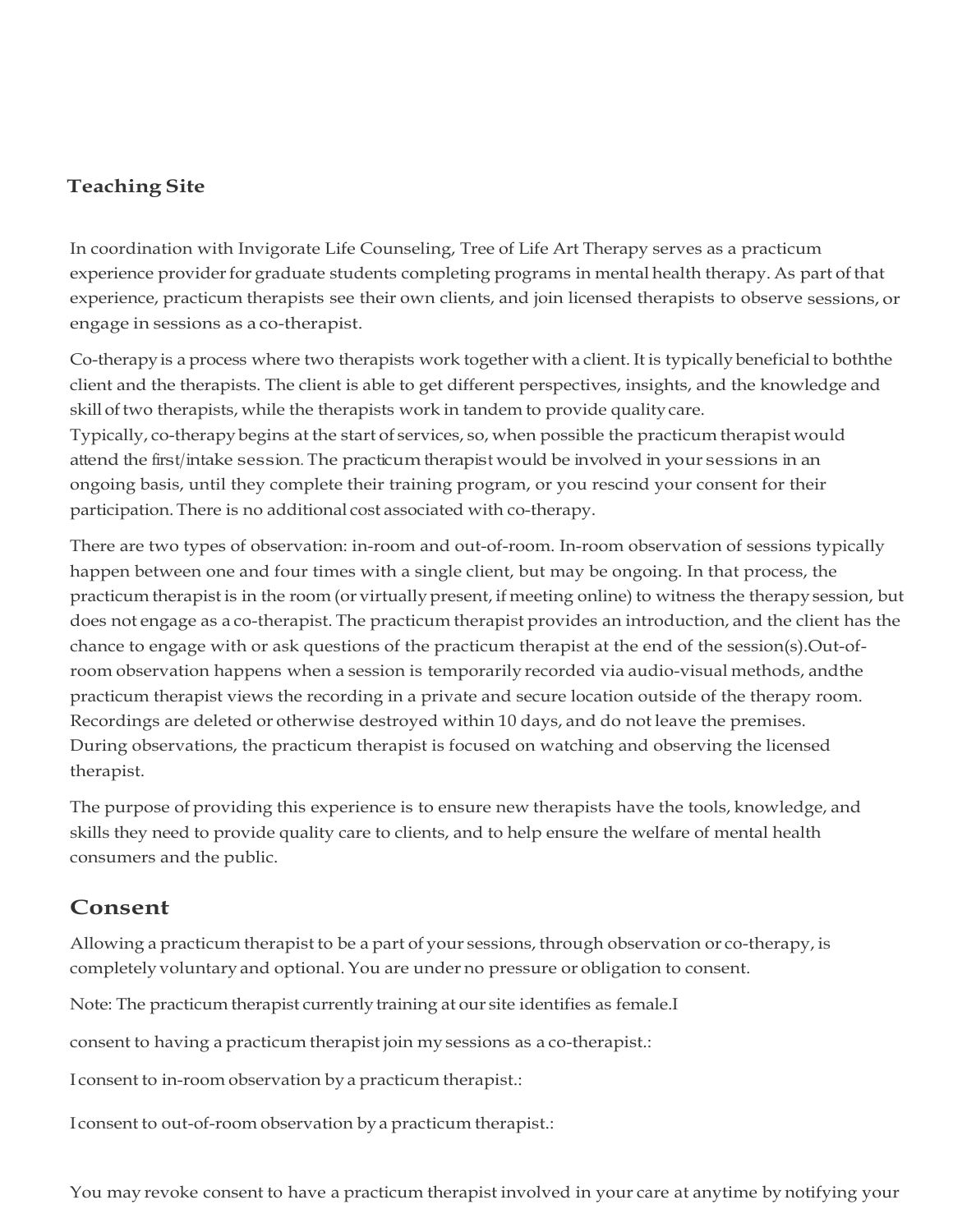therapist. If you give consent through this form, your therapist will follow up with you before a practicum student joins your session(s) to observe or provide co-therapy.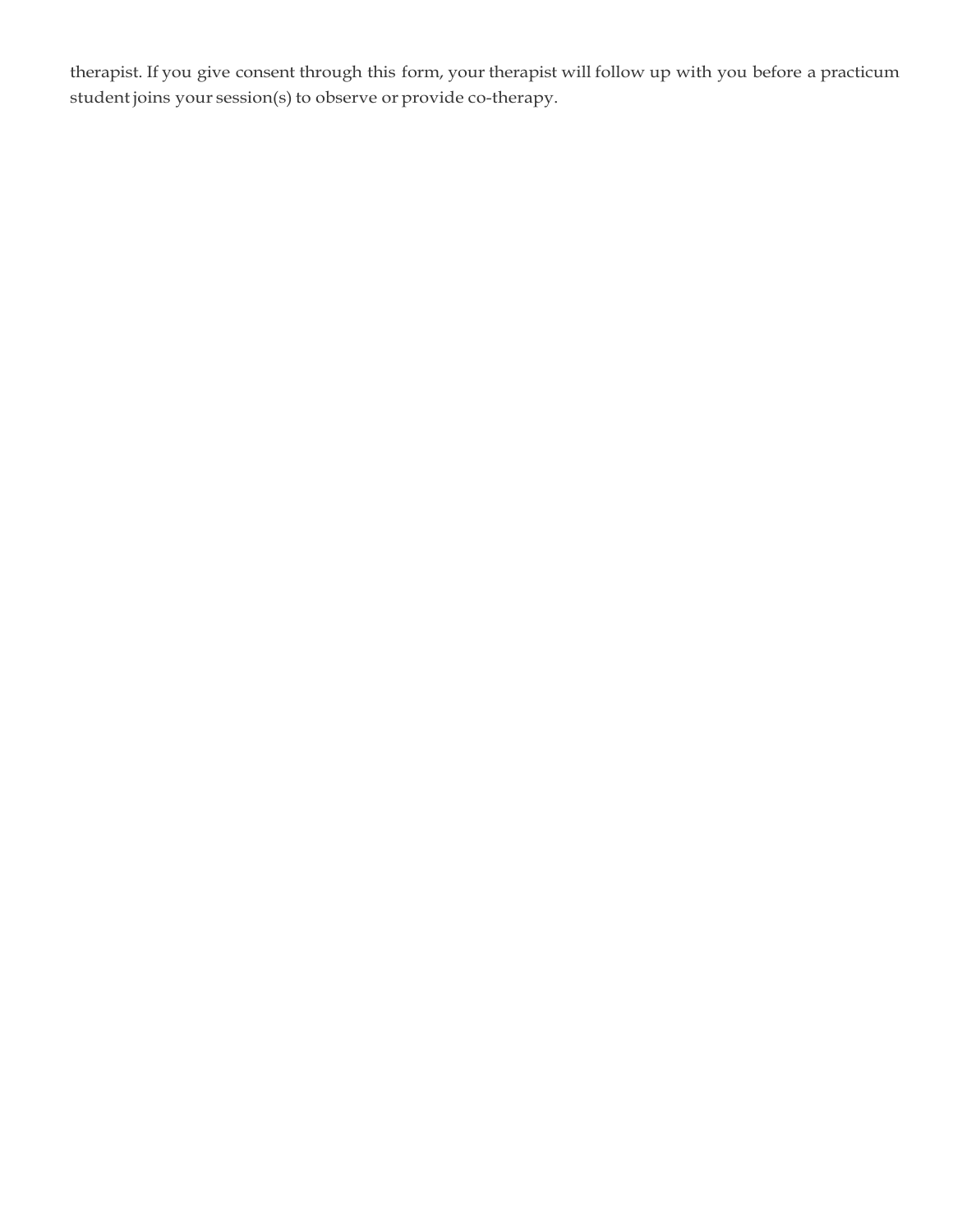### **Supervision Site**

Tree of Life Art Therapy) offers supervision to art therapists who are pursuing Registration and Board Certification in Art Therapy. In pursuit of those hours, supervised therapists see their own clients, and may join other therapists for sessions as co-therapists.

Co-therapyis a process where two therapists work together with a client. It is typicallybeneficialto boththe client and the therapists. The client is able to get different perspectives, insights, and the knowledge and skill of two therapists, while the therapists work in tandem to provide quality care. The supervised therapist would likely be involved in your sessions in an ongoing basis, until they achieve independent licensure, or you rescind your consent for their participation. There is no additional cost associated with co-therapy.

The purpose of providing this opportunityis to ensure new therapists have the tools, knowledge, andskills they need to provide quality care to clients, and to help ensure the welfare of mental health consumers and the public.

### **Consent**

Allowing a supervised therapist to be a part of your sessions as a co-therapist is completelyvoluntaryand optional. You are under no pressure or obligation to consent.

I consent to having a supervised therapist join my sessions as a co-therapist.:

You mayrevoke consent to have a supervised therapist involved in your care at anytime bynotifying your therapist. If you give consent through this form, your therapist will follow up with you before a supervised therapist joins your session(s) to provide co-therapy.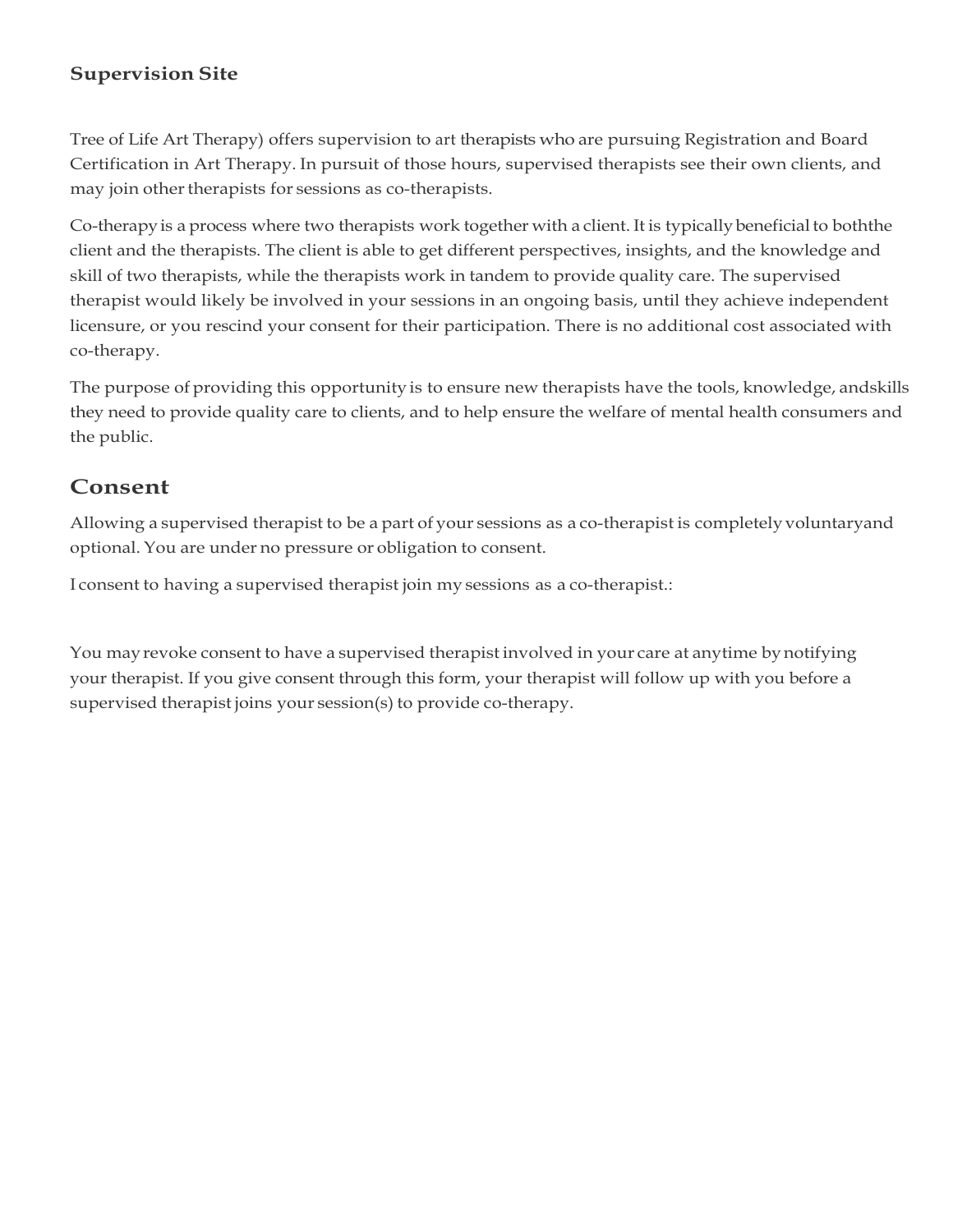### **14. Credit Card Policy**

## **Credit Card Policy**

#### As of January 1, 2021:

In order to access services at Tree of Life Art Therapy, you will be asked to save a credit card to your account via the client portal. This is offered as both a payment convenience, and wayto ensure you do not incur unnecessarylate fees. You mayuse anycredit or debit card (including most HSA/FSA account cards) branded with Visa, MasterCard, American Express, Discover, Diner's Club, and JCB logos.

Session fees/account balances (including those for missed/cancelled/rescheduled sessions in accordance with the Cancellation Policy) will automaticallybe charged to your saved credit card (typically within 0-3 business days of session/cancellation), unless you specifically request and make other payment arrangements with your therapist. You will NOT receive notice before each charge to your card that is processed per this policy. You may elect to receive an email notice each time your card is charged bychoosing that option in your client portal preference settings.

You may pay with cash or check at any session to forego having the saved card charged.

If you would like to change the card saved on your file, simply log into your client portal account toupdate your preferred card, or contact your therapist for assistance.

Ifyour saved credit card is declined, you will be notified to update your card and pay your outstanding balance.If 30 days pass with an unpaid account balance, you will be subject to late fees, perthe policyfound in the Informed Consent section of yourintake packet.

 I have read and agree to the above Credit Card Policy. I understand that my saved credit card will be charged after each session, unless I specificallyrequest and make different payment arrangementswith mytherapist.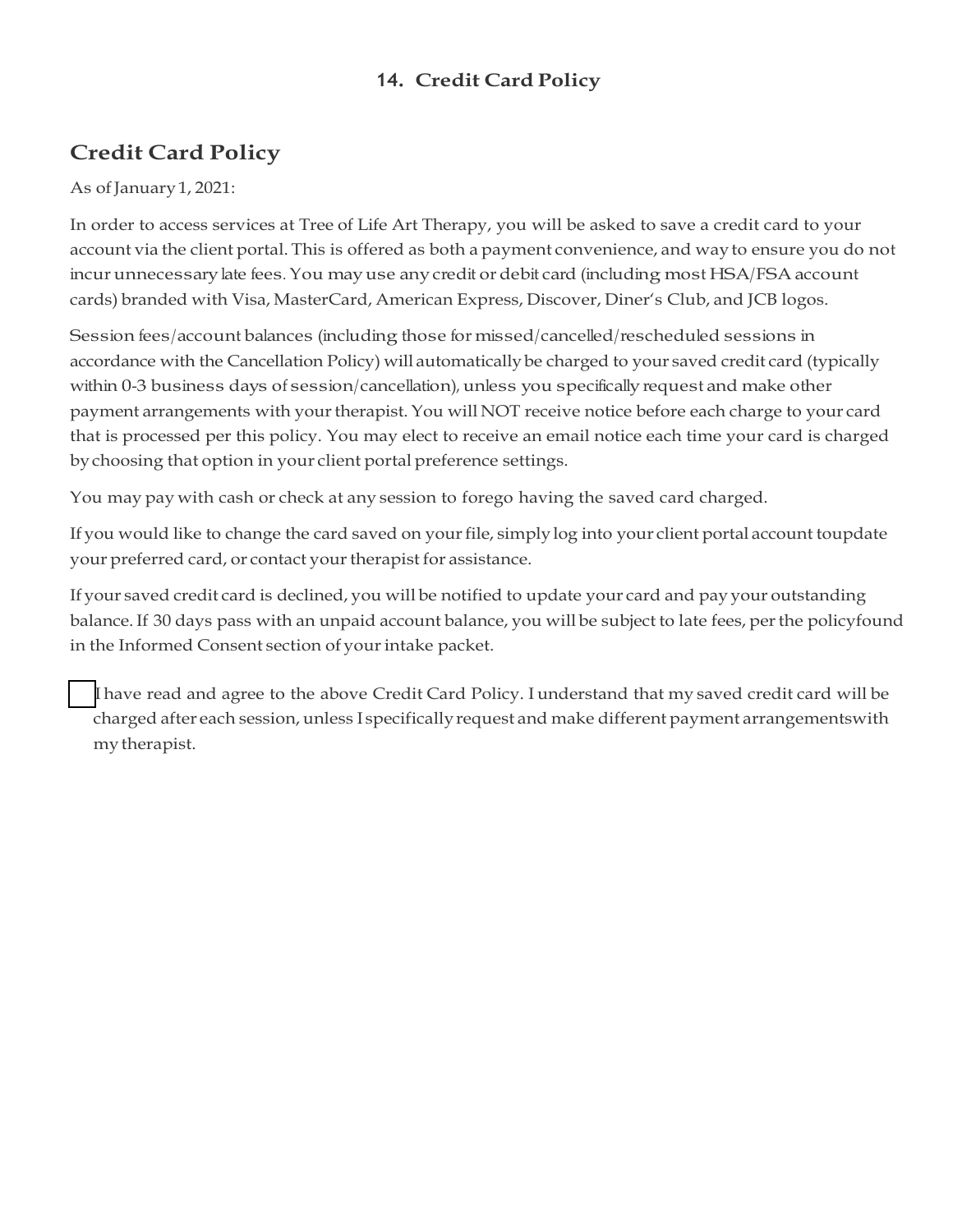### **15. Telehealth Consent**

You may have the option to access appointments via telehealth at Tree of Life Art Therapy. Telehealth means meeting with your therapist virtually via the Internet. Telehealth sessions with Tree of Life Art Therapy are held via the HIPAA-compliant platform, doxy.me, or another HIPAA-compliant backup services when needed.

The morning of your appointment, you will receive an emailed link to join the telehealth session. Simply click on the link and check into the virtual waiting room. Yourtherapist will start the session when ready.

## **Telehealth Notices**

Please ensure you are in a private and secure location where you can speak freely.

Please ensure you have a high speed internet connection and/or high speed mobile data available. Connecting via Ethernet (instead ofWI-FI) is ideal.

The use of headphones, or a headset with microphone, can greatly improve session quality by ensuring we can hear each other well, and reducing potential audio feedback.

There may be disruptions based on server load and connectivity issues. If your session is disrupted, and not successfully able to reconnect, your therapist will follow up with you via email about rescheduling.

There may be a short transition time between sessions/clients when utilizing telehealth. It will usually be five minutes or fewer. We apologize for any delay.

Please read through the following Telehealth Consent. If you have questions or concerns, pleaseaddress them to your therapist, during or prior to your session.

If you do not consent, please do not attend your schedule session, and contact yourtherapist ASAP via email or your client portal. The cancellation policy of Tree of Life Art Therapy applies for all sessions, including telemedicine.

## **Telehealth Informed Consent**

By clicking on the telehealth link for my appointment, I hereby consent to engage in telehealth (also called telemedicine) (e.g., internet, email or telephone based therapy) with Kristin Kane, M.A., ATR-BC, LMFT, as an alternate mode of my psychotherapy treatment. I understand that telehealth includes the practice of health care delivery, including mental health care delivery, including, but not limited to, diagnosis, consultation, treatment, transfer of medical data, and education using interactive audio, video, and/or data communications. I understand that telehealth may also involve the communication of my medical/mental health information, both orally and visually, to other health care practitioners. I understand that all Tree of Life Art Therapy forms, policies, fees, and disclosures that apply to in-person sessions, of which I signed and consented to at the start of treatment, also apply to telehealth sessions.

I understand I have the following rights in regard to telehealth: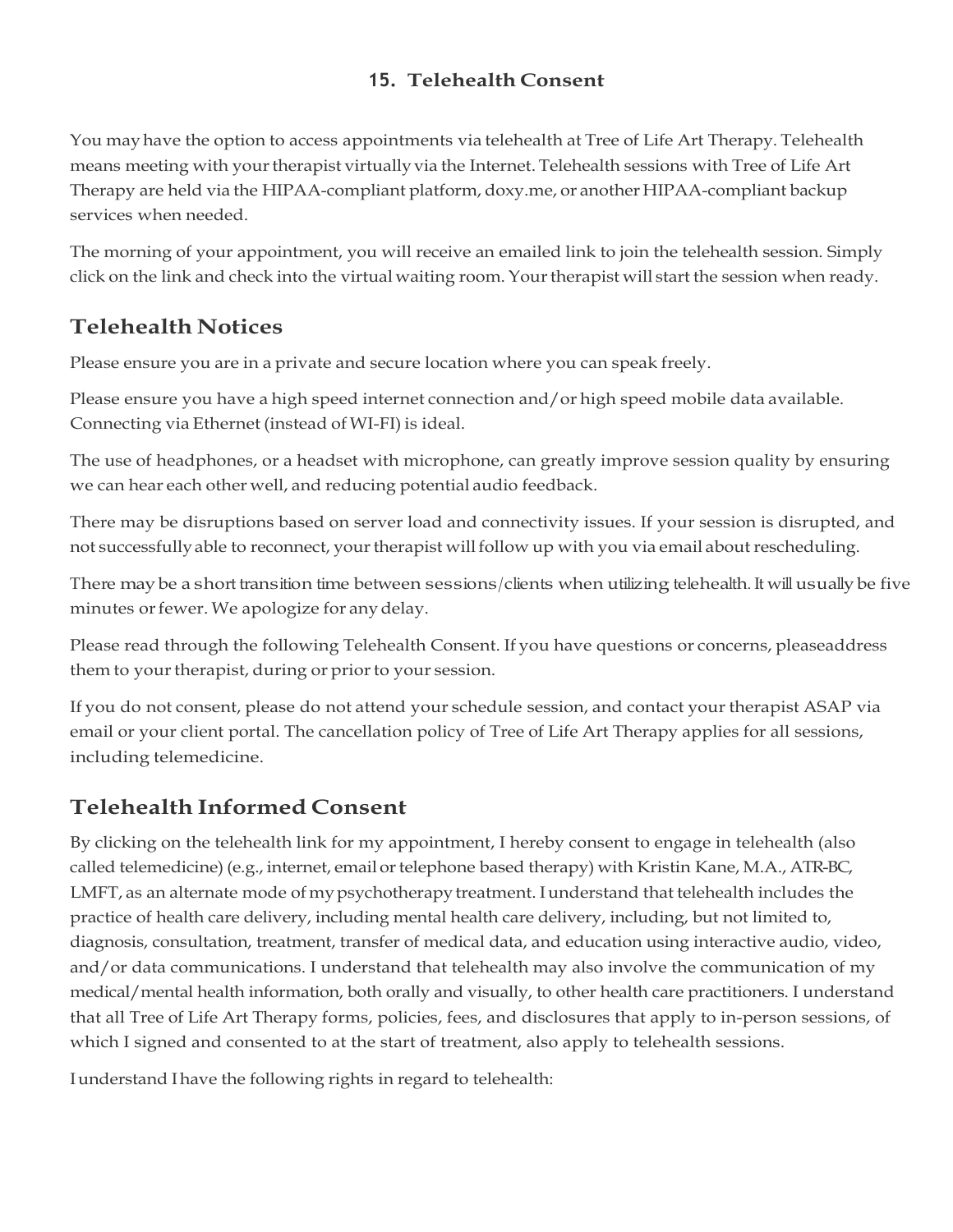(1) I have the right to withhold or withdraw consent at anytime without affecting myright to future careor treatment or risking the loss or withdrawal of any program benefits to which I would otherwise be entitled.

(2) The laws that protect the confidentiality of my medical information also apply to telemedicine. As such, I understand that the information disclosed by me during the course of my therapy is generally confidential. However, there are both mandatory and permissive exceptions to confidentiality including, but not limited to: reporting child, elder, and dependent adult abuse; expressed threats of violence towards an ascertainable victim (including myself); and where I make my mental or emotional state an issue in a legal proceeding. (See also Privacy Practices forms, available on your client portal, for more details of confidentiality and other issues.) I also understand that the dissemination to researchers or other entities, of anypersonallyidentifiable images orinformation from the telemedicine interaction shallnot occur without mywritten consent.

(3) I understand that there are risks and consequences from telemedicine. These may include, but arenot limited to, the possibility, despite reasonable efforts on the part of my psychotherapist, that: the transmission of my medical information could be disrupted or distorted by technical failures; the transmission of my medical information could be interrupted by unauthorized persons; the electronic storage of my medical information could be accessed by unauthorized persons; and/or misunderstandings can more easily occur, especially when care is delivered in an asynchronous manner. In addition, I understand that telemedicine-based services and care may not yield the same results, nor be as complete as face-to-face service. I also understand that if my psychotherapist believes I would be better served by another form of psychotherapeutic service (e.g. face-to-face service), I will be referred to a psychotherapist in my area who can provide such service. Finally, I understand that there are potential risks and benefits associated with any form of psychotherapy andthat, despite my efforts, and the efforts of my psychotherapist, my condition may not improve and in some cases mayeven get worse.

(4) I understand that I may benefit from telemedicine, butresults cannot be guaranteed or assured. The benefits of telemedicine may include, but are not limited to: finding a greater ability to express thoughts and emotions; transportation and travel difficulties are avoided; time constraints are minimized; and there may be a greater opportunity to prepare in advance for therapy sessions.

(5) I understand that I have the right to access mymedical information and copies of medicalrecords in accordance with Minnesota law, that these services maynot be covered byinsurance, and that, ifthereis intentional misrepresentation, therapy will be terminated. I have read and understand the information provided above. I have discussed it with my psychotherapist and all of my questions have been answered to mysatisfaction.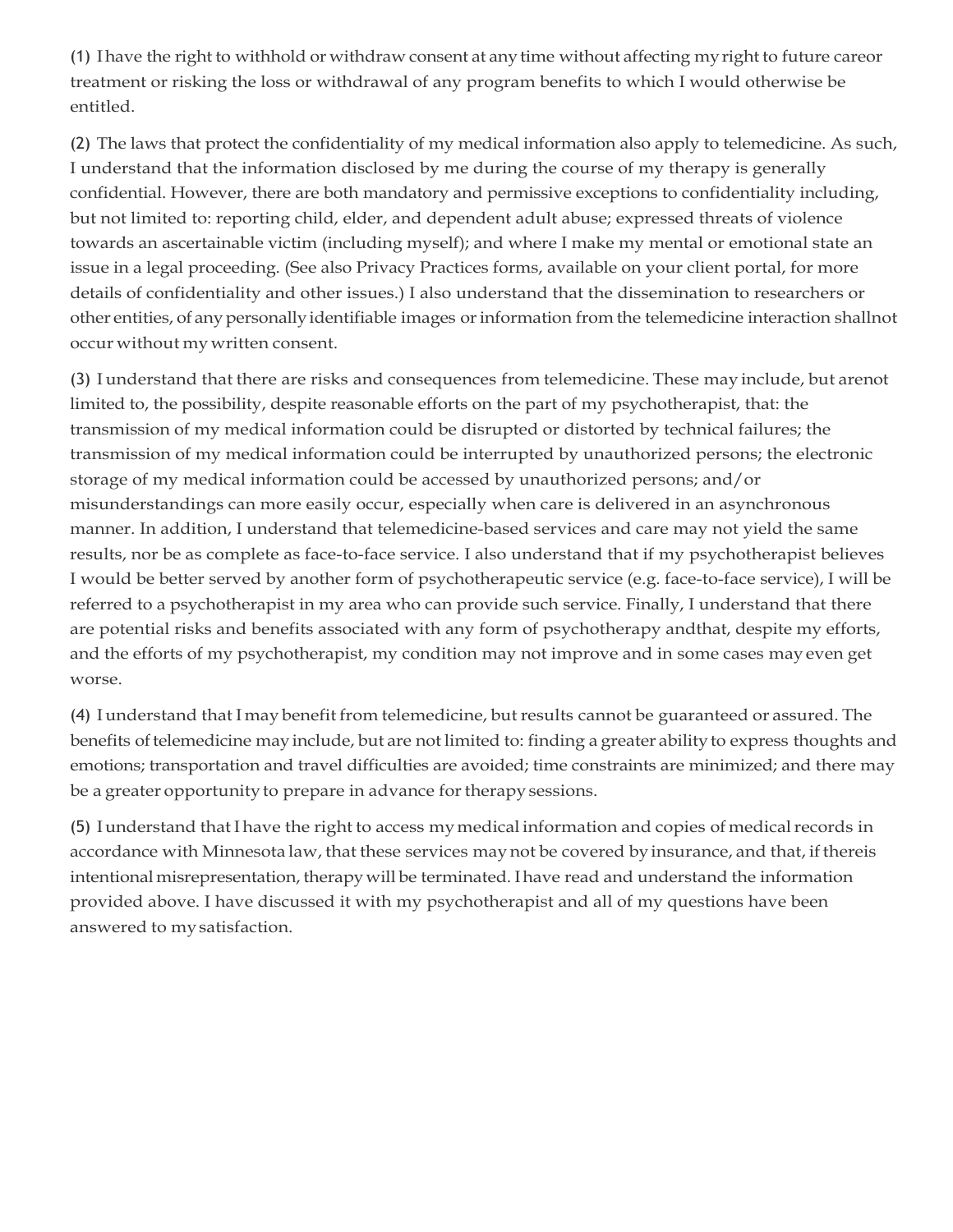| Please check each box, indicating you received and/or understand the |
|----------------------------------------------------------------------|
| following. Each box must be checked to proceed with services at POW! |
| Psychotherapy.                                                       |
|                                                                      |

 I received information about Tree of Life Art Therapy, including mypatient bill of rights, and the credentials of mytherapist.

authorize Tree of Life Art Therapy to provide treatment to myself or my child, and understand that I can revoke this consent in writing at anytime.

I understand that I am financially responsible for all fees for services received at Tree of Life Art Therapy, and that payment is due at the time of service.

I understand that I will be subject to a \$20 late fee per 30 day period that a bill remains outstanding. The 30 dayperiod begins at the day/time of the service/missed appointment. Iunderstand that if my bill goes unpaid, Tree of Life Art Therapy mayutilize the services of a third partycollection agency.

 I understand that it is myresponsibility to keep mytherapist up-to-date on any changes to mypersonal or contact information, and myabilityto payfor services.

 I understand and give permission for my therapist to consult with other professionals, including supervisors/supervisees, about mycase. Iunderstand that mytherapist will take precautions to keep identifying information (full name, work place, etc.) confidential.

 I understand that Tree of Life Art Therapy is not a crisis resource. I acknowledge that I have been provided with a list of crisis resource phone numbers as part of myintake packet.

 I understand that mytherapist is a Mandated Reporter, and that theywill notifythe proper agencies ifit becomes known or highly suspected that a child or vulnerable adult is being harmed, abused, neglected, or exploited. I understand that my therapist has a Duty to Warn if clients have specific intent to act violentlyagainst themselves or others.

 I understand that Tree of Life Art Therapy uses a third party vendor for email, and voicemail services. Though Tree of Life Art Therapy has a Business Associate Agreement (BAA) with Brighter Visions, LLC, ensuring HIPAA compliance, I understand that if I elect to communicate with my therapist via one of those methods, the vendor will transmit and potentially store information on their servers, and it could be intercepted by unintended third parties. I understand that I can communicate confidentially with my therapist by using the secure messaging options..

I attest that I am entering into services with Tree of Life Art Therapy of my own free will, and without coercion. I attest that I am entering into a self-pay/cash-based financial agreement for services, regardless of my insurance status, of my own free will, and without coercion. If I have insurance coverage, I understand that the services I am receiving at Tree of Life Art Therapy may be covered under myplan if I were to see a different provider, and attest that I am making the choice to foregouse of myinsurance coverage ofmyown free will, and without coercion. I attest that I am explicitly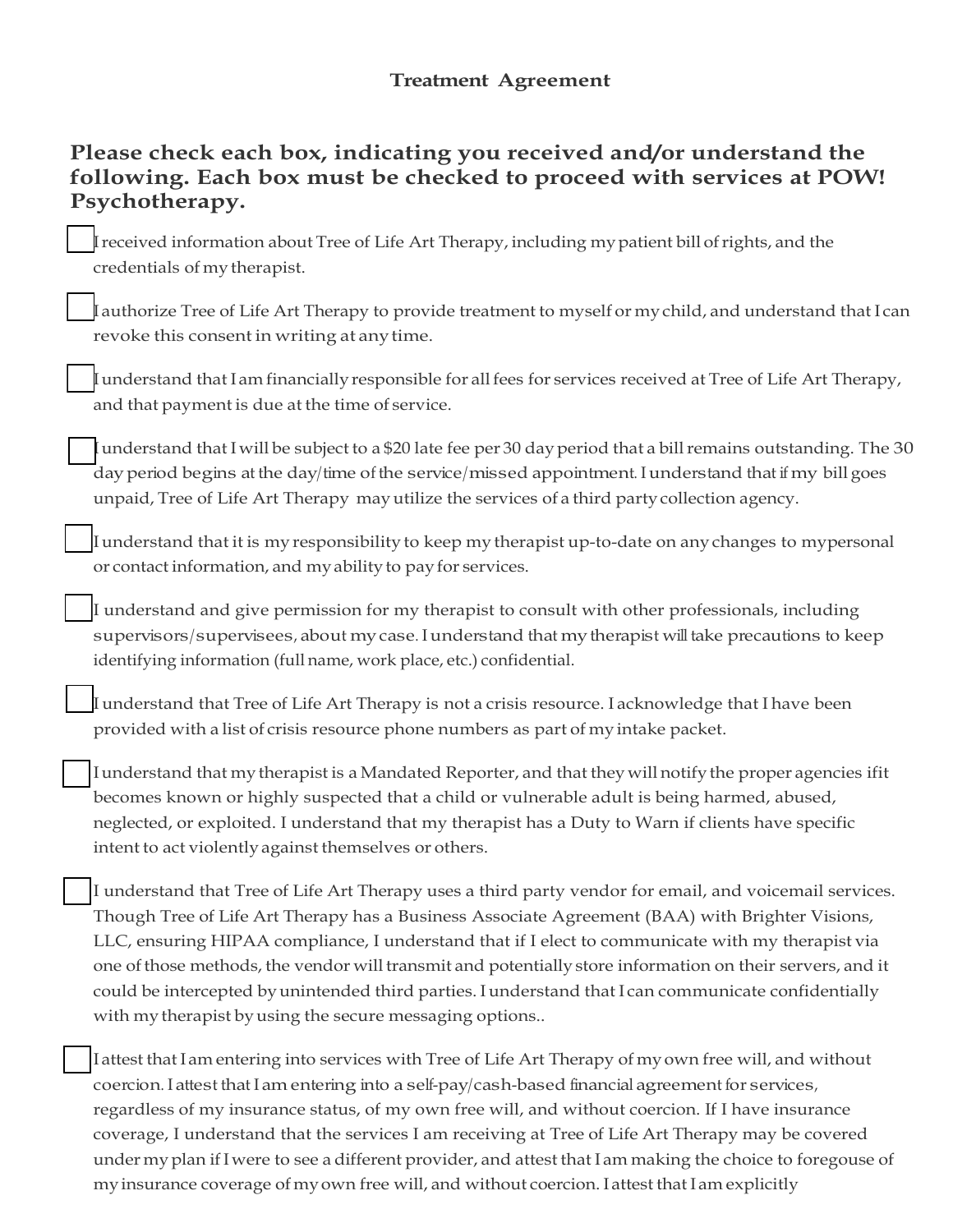electing that Tree of Life Art Therapy not submit claims to myinsurance/health care plan for services rendered.

 I understand that Tree of Life Art Therapy often works closely with Invigorate Life Counseling, and that theyare two separate entities. Each business carries its own professional liability insurance coverage.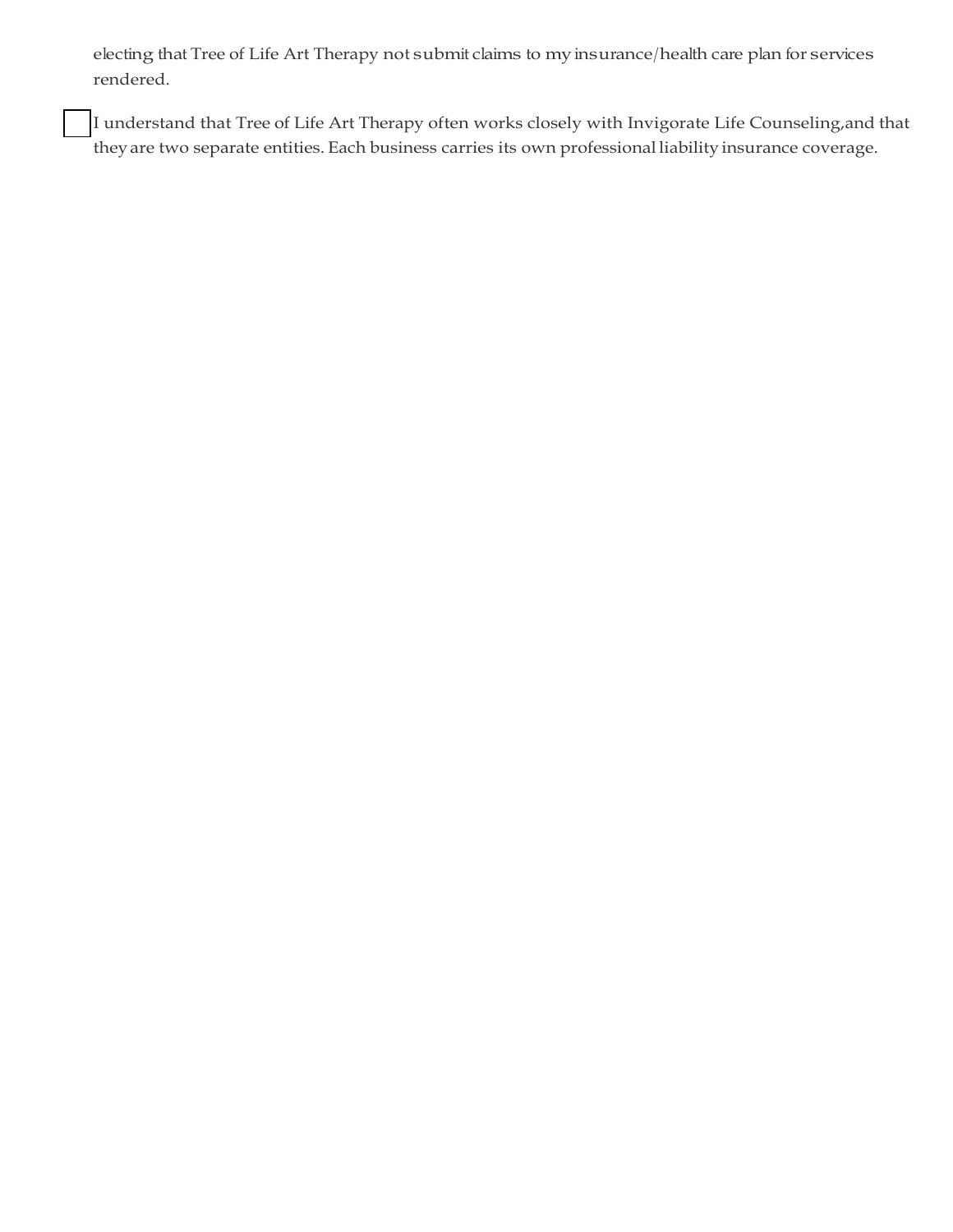#### **Credit / Debit Card Payment Consent**

Client name:

(Card holder) Name on card if different than client:

Card Type:

Card number:

Expiration Date :

CVV Code on back of card:

I authorize Tree of Life Art Therapy to charge my credit/debit/health account card for professional services. If I do not cancel before 24 hours, Irecognize that Tree of Life Art Therapy will charge my card as a late cancel or no show if I do not show up for the appointment. I will be billed for the full session charge of \$175 for 50 minute session.

I verify that my credit card information, provided above, is accurate to the best of my knowledge. If this information is incorrect or fraudulent or if my payment is declined, I understand that I am responsible for the entire amount owed and any interest or additional costs incurred if denied. I also understand by signing and initialing this form that if no payment has been made by me, my balance will go to collections if another alternative payment is not made within thirty days.

Client Initials:

Card holder Initials (If different than client):

Date: